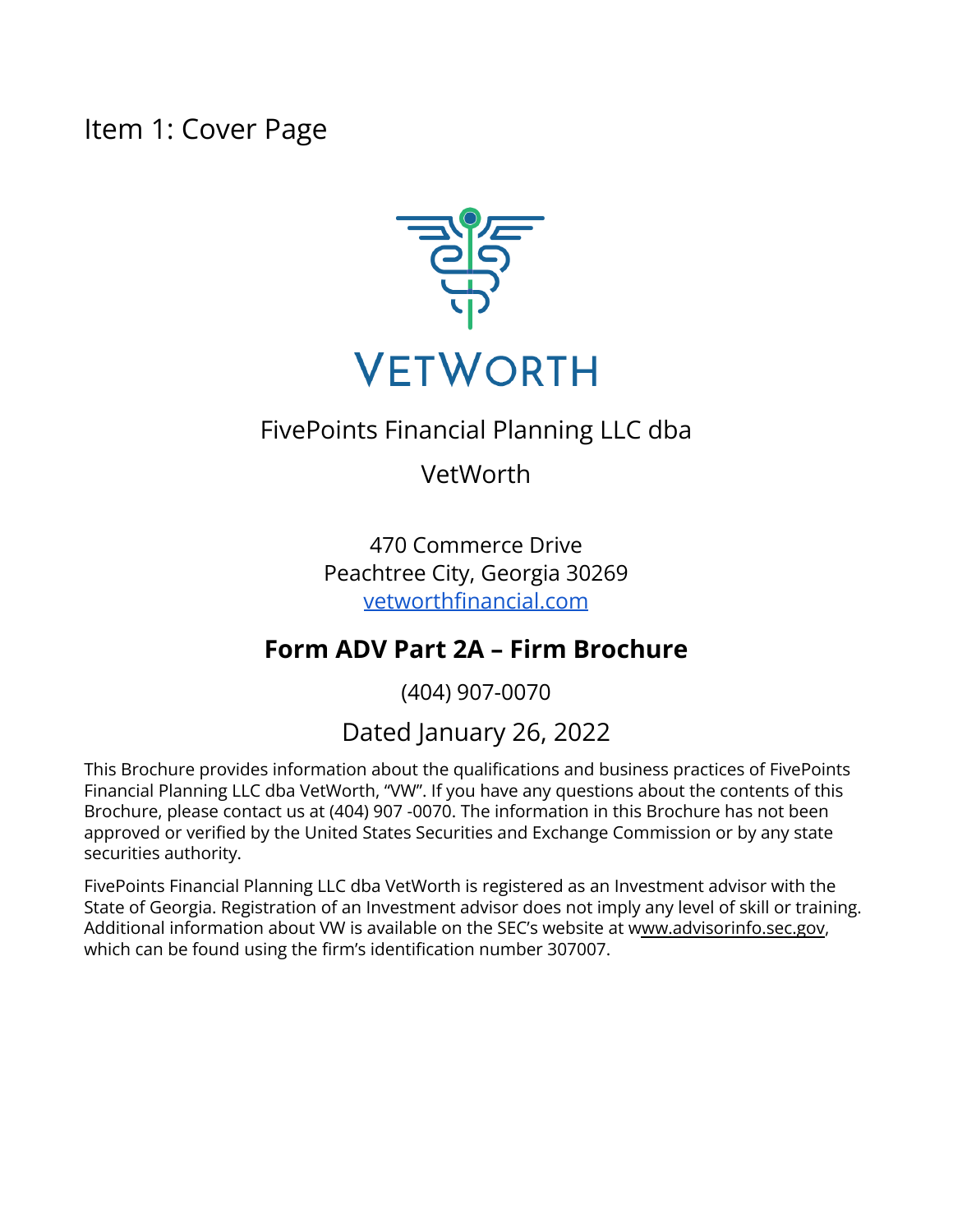## <span id="page-1-0"></span>Item 2: Material Changes

The last annual update of this Brochure was filed on January 25, 2021. The following changes have been made to this version of the Disclosure Brochure:

- Updated Item 4 to include optional tax preparation services outsourced to trusted third-party providers.
- Updated Item 4 & Item 5 to include student loan analysis consultations provided by Student Loan Planner® consultants.
- Updated Item 4 and Item 5 to reflect we no longer offer project-based services

From time to time, we may amend this Brochure to reflect changes in our business practices, changes in regulations, and routine annual updates as required by securities regulators. Either this complete Brochure or a Summary of Material Changes shall be provided to each Client annually and if a material change occurs in the business practices of FivePoints Financial Planning LLC dba VetWorth.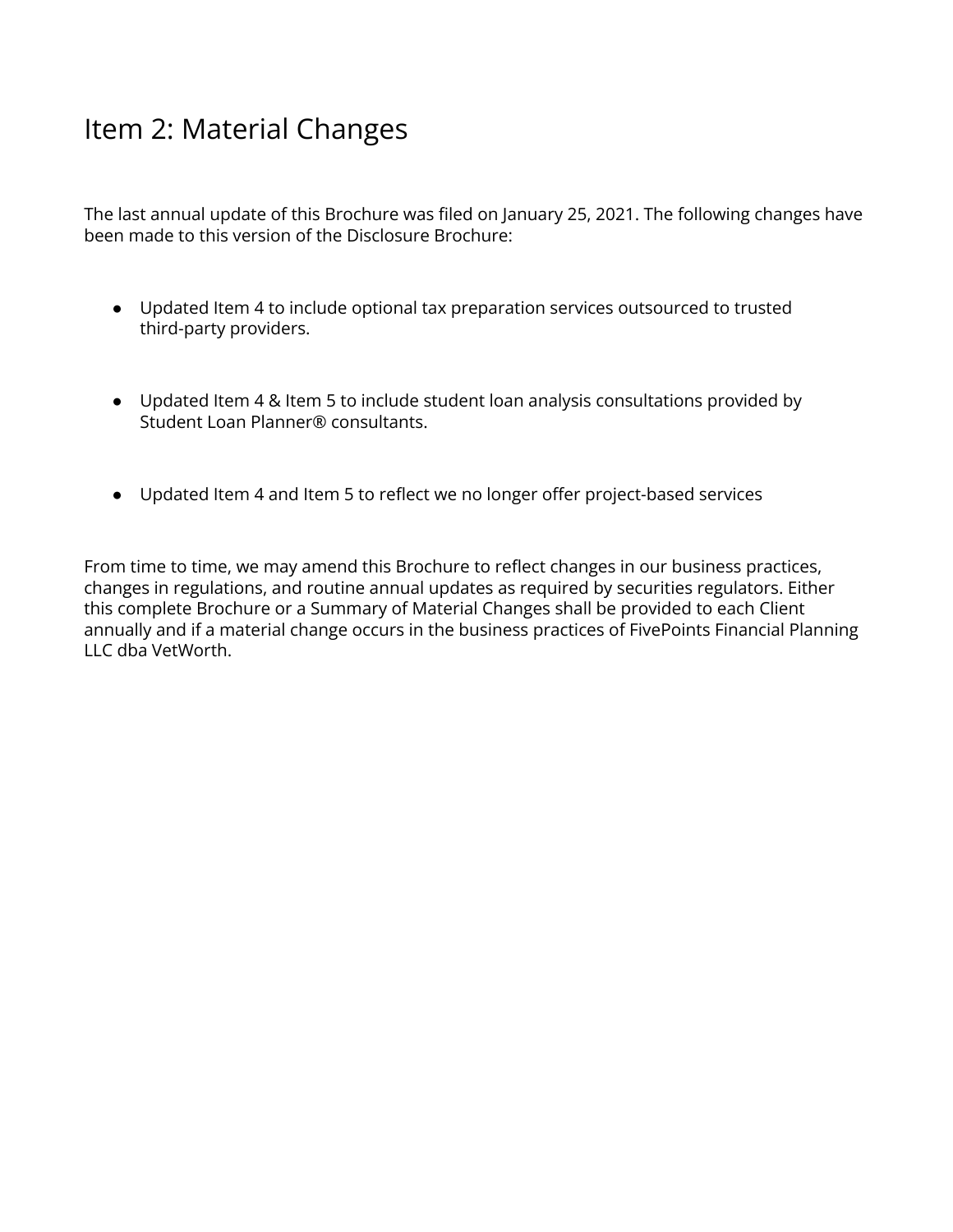# <span id="page-2-0"></span>Item 3: Table of Contents

## **Contents**

| <b>Item 1: Cover Page</b>                                                                            | $\mathbf 1$             |
|------------------------------------------------------------------------------------------------------|-------------------------|
| <b>Item 2: Material Changes</b>                                                                      | $\overline{2}$          |
| <b>Item 3: Table of Contents</b>                                                                     | 3                       |
| <b>Item 4: Advisory Business</b>                                                                     | $\overline{\mathbf{4}}$ |
| Item 6: Performance-Based Fees and Side-By-Side Management                                           | 7                       |
| <b>Item 7: Types of Clients</b>                                                                      | 8                       |
| Item 8: Methods of Analysis, Investment Strategies and Risk of Loss                                  | 8                       |
| <b>Item 9: Disciplinary Information</b>                                                              | 10                      |
| Item 10: Other Financial Industry Activities and Affiliations                                        | 10                      |
| Item 11: Code of Ethics, Participation or Interest in Client Transactions and Personal Trading<br>11 |                         |
| <b>Item 12: Brokerage Practices</b>                                                                  | 12                      |
| <b>Item 13: Review of Accounts</b>                                                                   | 14                      |
| Item 14: Client Referrals and Other Compensation                                                     | 15                      |
| Item 15: Custody                                                                                     | 15                      |
| <b>Item 16: Investment Discretion</b>                                                                | 15                      |
| <b>Item 17: Voting Client Securities</b>                                                             | 15                      |
| <b>Item 18: Financial Information</b>                                                                | 16                      |
| Item 19: Requirements for State-Registered Advisors                                                  | 16                      |
| Form ADV Part 2B - Brochure Supplement                                                               | 19                      |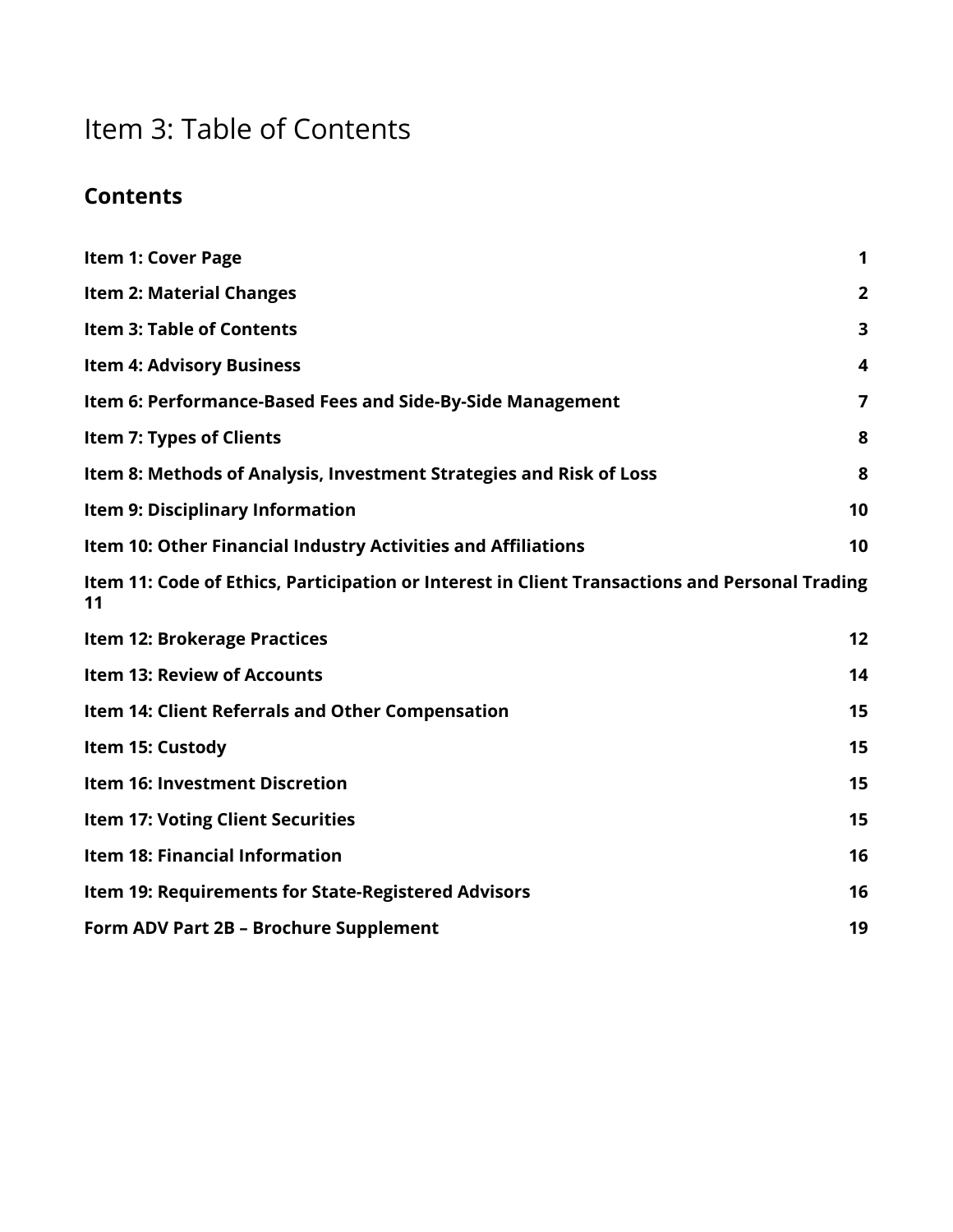## <span id="page-3-0"></span>Item 4: Advisory Business

## **Description of Advisory Firm**

FivePoints Financial Planning LLC dba VetWorth is registered as an Investment advisor with the State of Georgia. We were founded in August 2019. Andrew Langdon is the principal owner of VW. VW currently reports no discretionary and \$2,532,571 non-discretionary Assets Under Management as of December 2021.

FivePoints Financial Planning LLC dba VetWorth is a fee-only, independent firm that specializes in providing personalized, holistic, and tax-focused financial planning on a retainer model. We agree to restrict our compensation solely and exclusively to the professional fees we receive directly from our clients. We do not accept any sales commissions, referral fees or other forms of compensation from any third parties. We do not have any relationships with any brokerage, insurance, or mutual fund company. We are a fiduciary to our clients and are under an obligation to always act in the client's best interest.

## **Types of Advisory Services**

### **Comprehensive Financial Planning Package**

Our Comprehensive Financial Planning Package includes both investment management services and ongoing comprehensive financial planning. The investment management services and ongoing comprehensive financial planning services are provided together under our Comprehensive Financial Planning Package for a fixed-fee as described in Item 5. Clients may choose to engage in ongoing comprehensive financial planning without receiving investment management services from us; however, the fee for our Comprehensive Financial Planning Package will apply.

### *Investment Management Services*

VW offers Investment Management Services as part of our Comprehensive Financial Planning Package. We do not require clients to move assets under our management. Our firm provides continuous advice to a Client regarding the investment of Client funds based on the individual needs of the Client. Through personal discussions in which goals and objectives based on a Client's particular circumstances are established, we develop a Client's personal investment policy or an investment plan with an asset allocation target and create and manage a portfolio based on that policy and allocation targets. We will also review and discuss a Client's prior investment history, as well as family composition and background.

Account supervision is guided by the stated objectives of the Client (e.g., maximum capital appreciation, growth, income, or growth, and income), as well as tax considerations. Clients may impose reasonable restrictions on investing in certain securities, types of securities, or industry sectors. Fees pertaining to this service are outlined in Item 5 of this brochure.

## *Ongoing Comprehensive Financial Planning*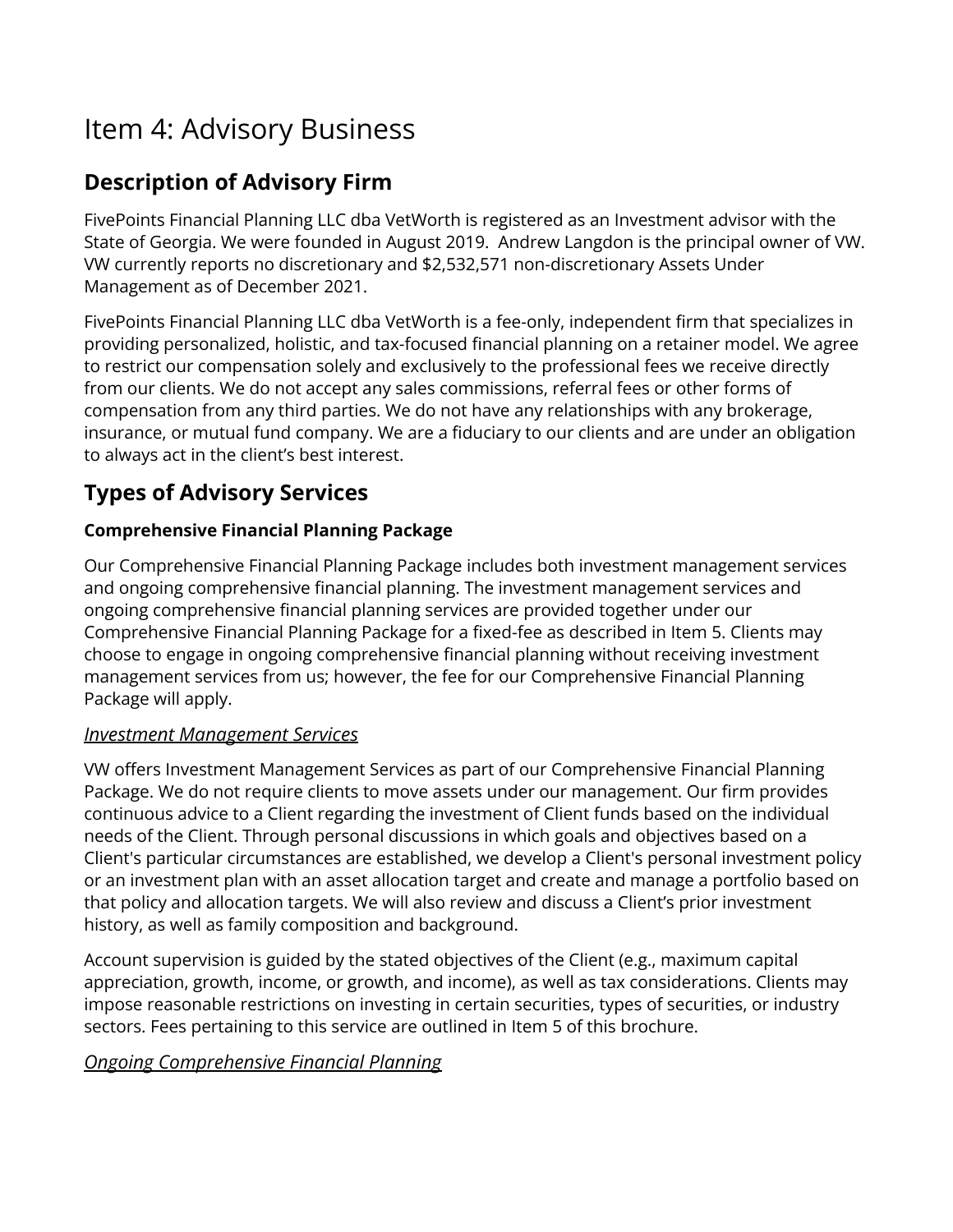VW offers ongoing comprehensive financial planning services as part of our Comprehensive Financial Planning Package. The client agrees to an ongoing relationship with VW as their trusted guide in the financial areas of their life. This service involves working one-on-one with a planner over an extended period of time. By paying a fixed monthly or quarterly fee, Clients get to work with a planner who will work with them to develop and implement their plan. The planner will monitor the plan, recommend any changes and ensure the plan is up to date.

During the **Initial Year** there are a number of client-relevant meeting topics to discuss (see list below). Typically, topics are covered via a modular basis, and are planned according to the clients' priorities. If requested, the number of topic discussions can be reduced by combining several topics in a longer discussion. Discussions and meetings can be held face to face or via secure computer link or telephone. Implementation services are provided as needed.

| -Tax Planning               | -Estate Planning Review        |
|-----------------------------|--------------------------------|
| -Budgeting & cash flow      | -Investment Selection          |
| -Goal Setting               | -Small Business Planning       |
| -Student loan analysis      | -Insurance Analysis            |
| -Inventory of client assets | -Education Planning            |
| -Retirement Planning        | -Analysis of Employee Benefits |
| -Portfolio Analysis         | -Develop asset allocation      |
|                             |                                |

In **Renewal Years** the number of meeting topics is typically 3-4, and will depend on what is appropriate for the client:

| -Tax Planning               | -Investment Review/Update |
|-----------------------------|---------------------------|
| -Cash Flow/Student Loans    | -Rebalancing of Assets    |
| -Education/College Planning | -Insurance Review         |

#### **Client Tailored Services and Client Imposed Restrictions**

We offer the same suite of services to all of our Clients. However, specific Client financial plans and their implementation are dependent upon the Client Investment Policy Statement which outlines each Client's current situation (income, tax levels, and risk tolerance levels) and is used to construct a Client specific plan to aid in the selection of a portfolio that matches restrictions, needs, and targets.

Clients are able to specify, within reason, any limitations they would like to place on discretionary authority as it pertains to individual securities and/or sectors that will be traded in their account, by notating these items on the executed advisory agreement.

### **Wrap Fee Programs**

We do not participate in wrap fee programs.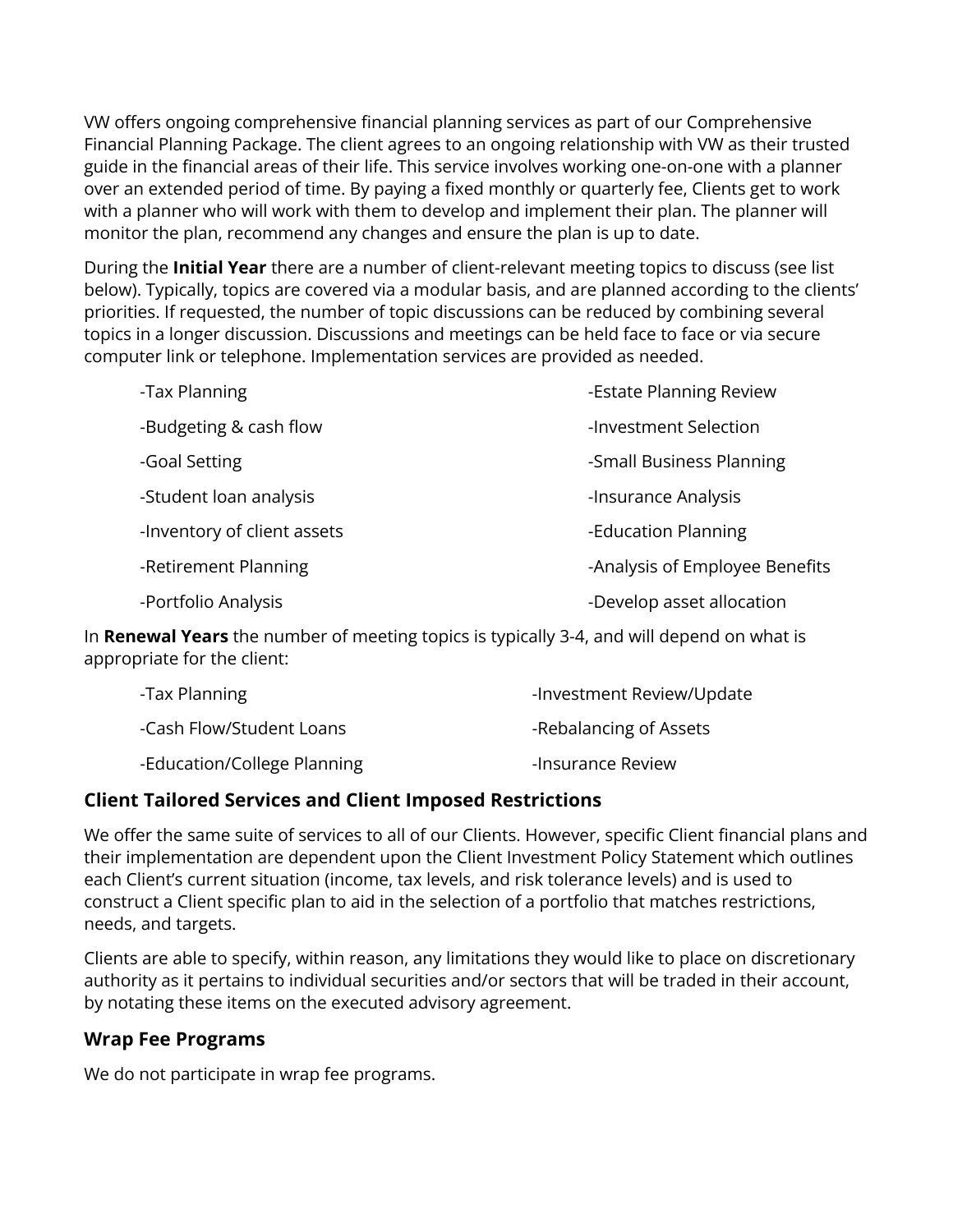#### **Tax Preparation & Planning**:

Our services do not include tax planning and tax preparation, unless otherwise agreed to in the client agreement, however, we may refer you to a trusted third-party provider for tax preparation and planning when requested. In these cases, you will sign an information sharing authorization form to enable us to work with tax preparers/planners on your behalf in order for us to effectively facilitate the engagement when needed. The fees for tax preparation and planning are not paid to our firm and are billed directly by the provider. We do NOT receive any referral or solicitation fees in exchange for you working with any provider that we recommend.

## Item 5: Fees and Compensation

Please note, unless a Client has received the firm's Disclosure Brochure at least 48 hours prior to signing the investment advisory contract, the investment advisory contract may be terminated by the Client within five (5) business days of signing the contract without incurring any advisory fees. How we are paid depends on the type of advisory service we are performing. Please review the fee and compensation information below.

### **Comprehensive Financial Planning Package:**

Our Comprehensive Financial Planning Package, which includes both investment management and ongoing comprehensive financial planning, may consist of an upfront fee of between \$500-\$2,000, at the discretion of the advisor, followed by an annual fixed-fee, paid either monthly or quarterly. Clients may choose to engage in ongoing comprehensive financial planning without receiving investment management services from us; however, the fee for our Comprehensive Financial Planning Package will apply.

VW's fees are charged on a fixed fee basis and are based on the scope, size, and complexity of services provided to the client and will vary depending on a number of factors, including but not limited to income, net worth, business interests, and complexity. The minimum annual fee for this service is \$3,000 per year.

The fee is negotiable and may be adjusted depending on increased complexity and/or the Client's specific financial situation. Initial fees are clearly stated in the client agreement. Every year VW may recalculate the fixed-fee and may increase or decrease as income, complexity, and/or net worth increase or decrease. Fee changes will only take effect once the client indicates their acceptance in writing. VW reserves the right to increase fees using a cost-of living adjustment, which will be clearly stated in the client agreement.

Fees are invoiced and may be paid by check or using a mutually agreeable method (EFT, credit card, online platform, etc.). Fees are due monthly or quarterly, in advance. Alternatively, at the discretion of the client, fees may be debited directly from the Clients' account by the custodian upon submission of an invoice to the custodian indicating the account number and amount of fees to be paid. In situations where the client chooses to have fees debited directly from their investment accounts, fees are billed monthly or quarterly, in advance, meaning that the firm invoices the client at the beginning of every month or quarter. The fee is normally deducted from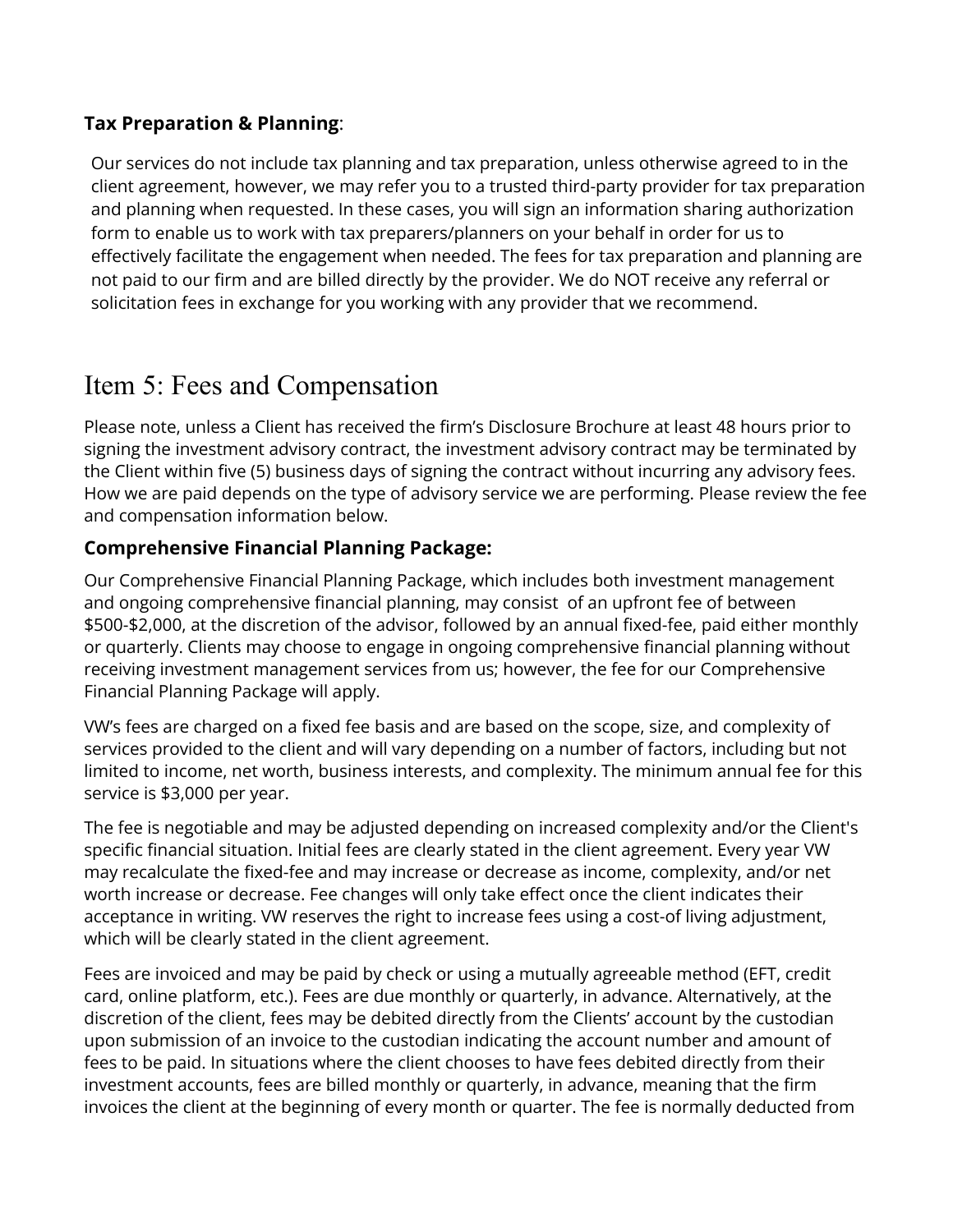a designated client account directly by the account's custodian upon VW's instruction. If a client has more than one account, the fee may be pro-rated between the accounts or deducted from individual accounts as determined by VW to be in the client's best interests. The client must consent in advance to direct debiting/deduction of their account(s) these fees will be paid quarterly, in advance. First month/quarter fees may be prorated based upon remaining days within the quarter. In no event will VW collect more than \$500 more than six months in advance from any client. Any prepaid but unearned fees will be refunded based on the time remaining in the billing period.

## **Other Types of Fees and Expenses**

Our fees are exclusive of brokerage commissions, transaction fees, and other related costs and expenses which may be incurred by the Client. Clients may incur certain charges imposed by custodians, brokers, and other third parties such as custodial fees, deferred sales charges, odd-lot differentials, transfer taxes, wire transfer, and electronic fund fees, and other fees and taxes on brokerage accounts and securities transactions. Mutual fund and exchange-traded funds also charge internal management fees, which are disclosed in a fund's prospectus. Such charges, fees, and commissions are exclusive of and in addition to our fee, and we shall not receive any portion of these commissions, fees, and costs.

Item 12 further describes the factors that we consider in selecting or recommending broker-dealerships for Client's transactions and determining the reasonableness of their compensation (e.g., commissions).

We do not accept compensation for the sale of securities or other investment products including asset-based sales charges or service fees from the sale of mutual funds.

If we utilize the services of a trusted third-party provider for student loan analysis, such as Student Loan Planner® consultants, VW may cover a portion or all of the costs associated. If these services are provided but not covered (which will be determined prior to engaging in the relationship and stated in the client agreement), client assumes responsibility for payment of these services and will be billed directly.

Tax Preparation fees incurred by working with trusted third-party providers are not paid by our firm and are billed directly by the provider to the client.

## <span id="page-6-0"></span>Item 6: Performance-Based Fees and Side-By-Side Management

We do not offer performance-based fees and do not engage in side-by-side management.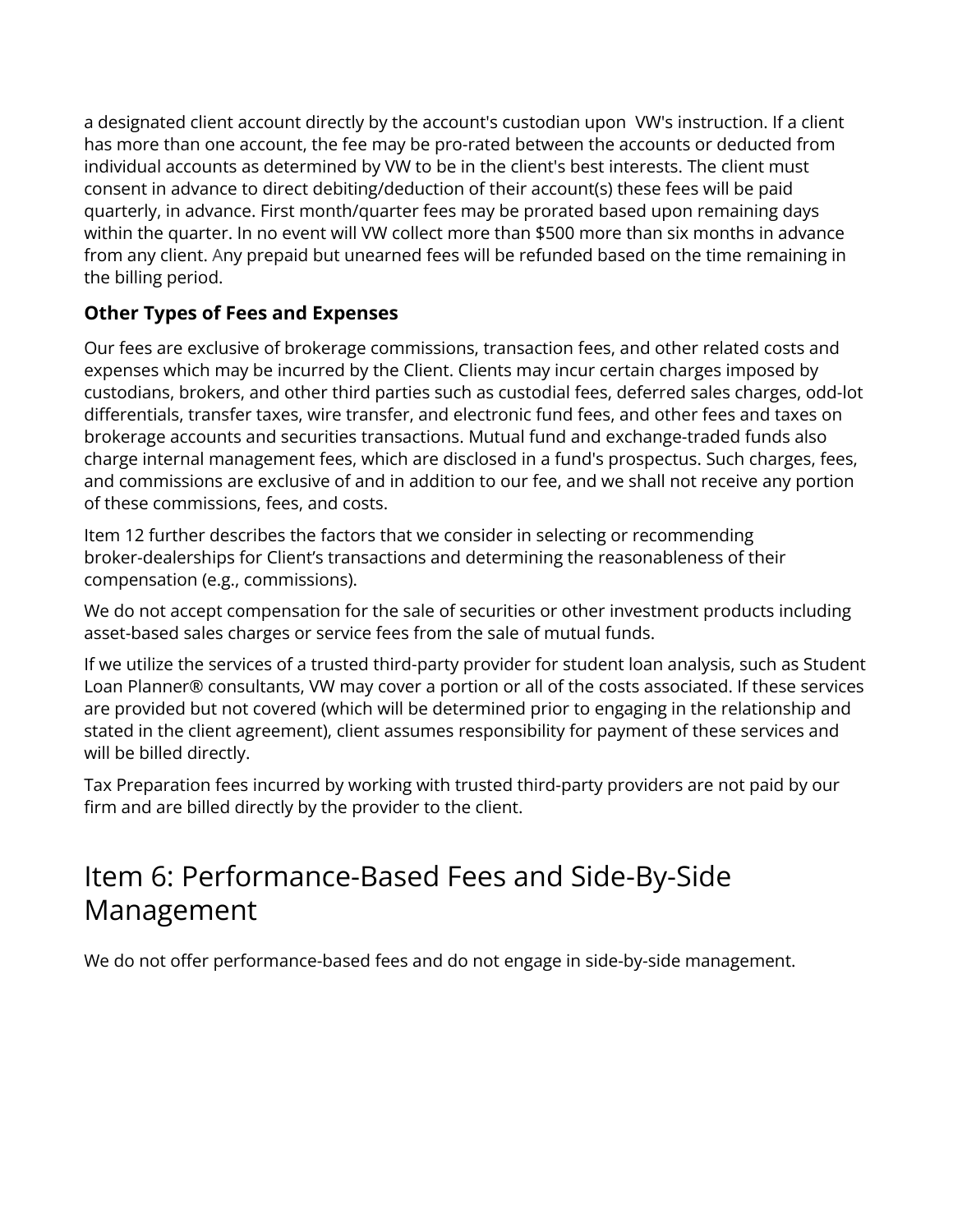# <span id="page-7-0"></span>Item 7: Types of Clients

We provide financial planning, investment management services, and tax planning services to individuals, families & trusts, businesses and estates, with an emphasis for those in the veterinary community. Client relationships vary in scope and length of service.

We do not have a minimum account size requirement.

## <span id="page-7-1"></span>Item 8: Methods of Analysis, Investment Strategies and Risk of Loss

Academic research has long shown that the choice of an asset allocation is the single most important factor in determining portfolio results – that is, the reward received for the risk taken. This phenomenon becomes even stronger over time. VW sees the asset allocation decision as the most critical aspect of investing. With the preponderance and rapid proliferation of investment information, VW further believes:

- Public capital markets are generally efficiently priced and
- Future market performance is inherently unpredictable.

These beliefs lead us, primarily, to employ passive investment management strategies. Passive investing involves building portfolios that are comprised of various distinct asset classes. The asset classes are weighted in a manner to achieve a desired relationship between correlation, risk and return. In contrast, with active management, a manager employs some method, strategy or technique to construct a portfolio intended to generate returns greater than a designated benchmark. Academic research indicates that the vast majority of active managers underperform the market, especially as the investment time horizon lengthens.

To reduce volatility – the commonly accepted definition of risk – given the market's unpredictability, VW suggests diversification across many dimensions including asset classes, geographies, market capitalization, and, if appropriate, liquidity premiums. We pay particular attention to investment expenses, transaction fees and brokerage commissions the client will incur. Our strategies and investments may have unique and significant tax implications which inform the choice of account type (taxable, tax-deferred, or tax-exempt) for various types of investments. This aspect of investment planning often is termed asset location. As most of our clients are taxable investors, tax efficiency is an important but not the sole consideration in an investment plan.

In summary, VW typically recommends low-cost, tax efficient mutual funds and ETFs (exchange-traded funds) to build broadly diversified portfolios with asset classes spanning the global equity and fixed income markets.

Our primary method of investment analysis is Fundamental analysis.

## **Material Risks Involved**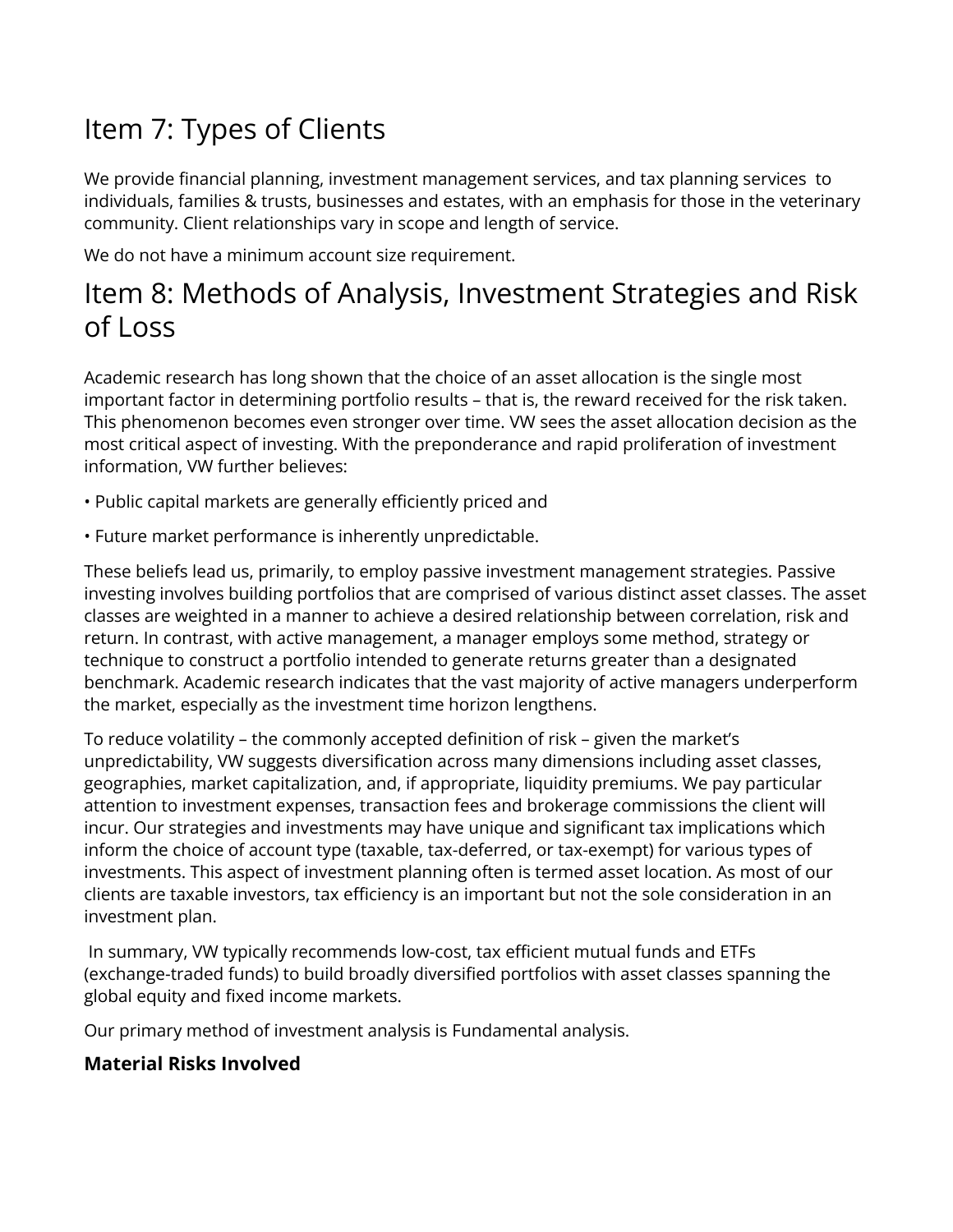**All investing strategies we offer involve risk and may result in a loss of your original investment which you should be prepared to bear.** Many of these risks apply equally to stocks, bonds, commodities, and any other investment or security. Material risks associated with our investment strategies are listed below.

**Market Risk:** Market risk involves the possibility that an investment's current market value will fall because of a general market decline, reducing the value of the investment regardless of the operational success of the issuer's operations or its financial condition.

**Small and Medium Cap Company Risk:** Securities of companies with small and medium market capitalizations are often more volatile and less liquid than investments in larger companies. Small and medium cap companies may face a greater risk of business failure, which could increase the volatility of the Client's portfolio.

**Interest Rate Risk:** Bond (fixed income) prices generally fall when interest rates rise, and the value may fall below par value or the principal investment. The opposite is also generally true: bond prices generally rise when interest rates fall. In general, fixed income securities with longer maturities are more sensitive to these price changes. Most other investments are also sensitive to the level and direction of interest rates.

**Inflation**: Inflation may erode the buying power of your investment portfolio, even if the dollar value of your investments remains the same.

#### **Risks Associated with Securities**

Apart from the general risks outlined above which apply to all types of investments, specific securities may have other risks.

**Common stocks** may go up and down in price quite dramatically, and in the event of an issuer's bankruptcy or restructuring could lose all value. A slower-growth or recessionary economic environment could have an adverse effect on the price of all stocks.

**Corporate Bonds** are debt securities to borrow money. Generally, issuers pay investors periodic interest and repay the amount borrowed either periodically during the life of the security and/or at maturity. Alternatively, investors can purchase other debt securities, such as zero coupon bonds, which do not pay current interest, but rather are priced at a discount from their face values and their values accrete over time to face value at maturity. The market prices of debt securities fluctuate depending on factors such as interest rates, credit quality, and maturity. In general, market prices of debt securities decline when interest rates rise and increase when interest rates fall. The longer the time to a bond's maturity, the greater its interest rate risk.

**Municipal Bonds** are debt obligations generally issued to obtain funds for various public purposes, including the construction of public facilities. Municipal bonds pay a lower rate of return than most other types of bonds. However, because of a municipal bond's tax-favored status, investors should compare the relative after-tax return to the after-tax return of other bonds, depending on the investor's tax bracket. Investing in municipal bonds carries the same general risks as investing in bonds in general. Those risks include interest rate risk, reinvestment risk, inflation risk, market risk, call or redemption risk, credit risk, and liquidity and valuation risk.

**Exchange Traded Funds** prices may vary significantly from the Net Asset Value due to market conditions. Certain Exchange Traded Funds may not track underlying benchmarks as expected.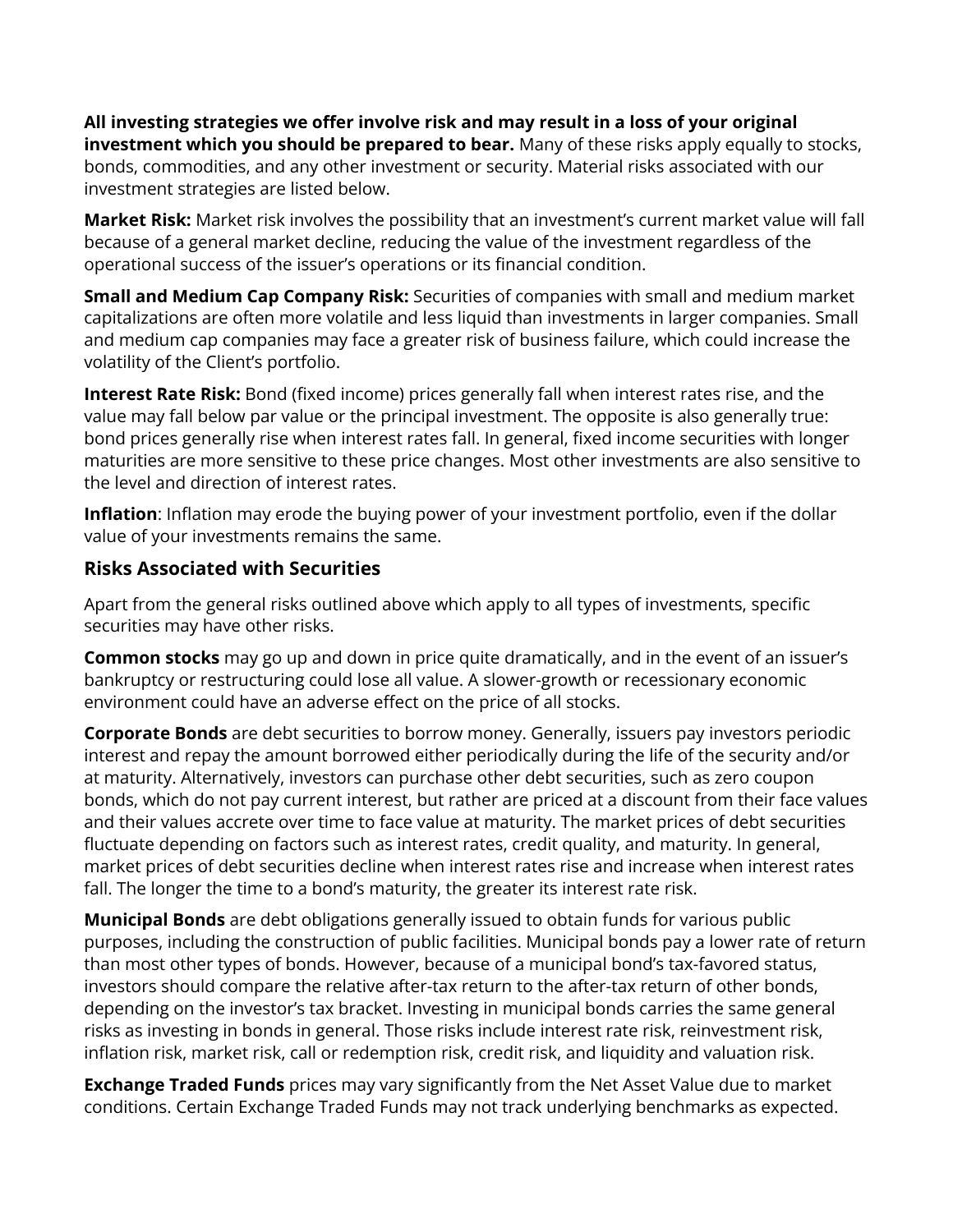ETFs are also subject to the following risks: (i) an ETF's shares may trade at a market price that is above or below their net asset value; (ii) trading of an ETF's shares may be halted if the listing exchange's officials deem such action appropriate, the shares are de-listed from the exchange, or the activation of market-wide "circuit breakers" (which are tied to large decreases in stock prices) halts stock trading generally. The advisor has no control over the risks taken by the underlying funds in which the Clients invest.

**Mutual Funds**: When a Client invests in open-end mutual funds or ETFs, the Client indirectly bears its proportionate share of any fees and expenses payable directly by those funds. Therefore, the Client will incur higher expenses, many of which may be duplicative. In addition, the Client's overall portfolio may be affected by losses of an underlying fund and the level of risk arising from the investment practices of an underlying fund (such as the use of derivatives).

# <span id="page-9-0"></span>Item 9: Disciplinary Information

## **Criminal or Civil Actions**

VW and its management have not been involved in any criminal or civil action.

### **Administrative Enforcement Proceedings**

VW and its management have not been involved in administrative enforcement proceedings.

## **Self-Regulatory Organization Enforcement Proceedings**

VW and its management have not been involved in legal or disciplinary events that are material to a Client's or prospective Client's evaluation of VW or the integrity of its management.

# <span id="page-9-1"></span>Item 10: Other Financial Industry Activities and Affiliations

No VW employee is registered, or have an application pending to register, as a broker-dealer or a registered representative of a broker-dealer.

No VW employee is registered, or have an application pending to register, as a futures commission merchant, commodity pool operator or a commodity trading advisor.

VW does not have any related parties. As a result, we do not have a relationship with any related parties.

VW only receives compensation directly from Clients. We do not receive compensation from any outside source. We do not have any conflicts of interest with any outside party.

Andrew Langdon is currently a licensed insurance agent, however, he no longer sells any insurance products, and is not affiliated with any insurance companies. Andrew Langdon will not sell any insurance products to clients or prospective clients of VW.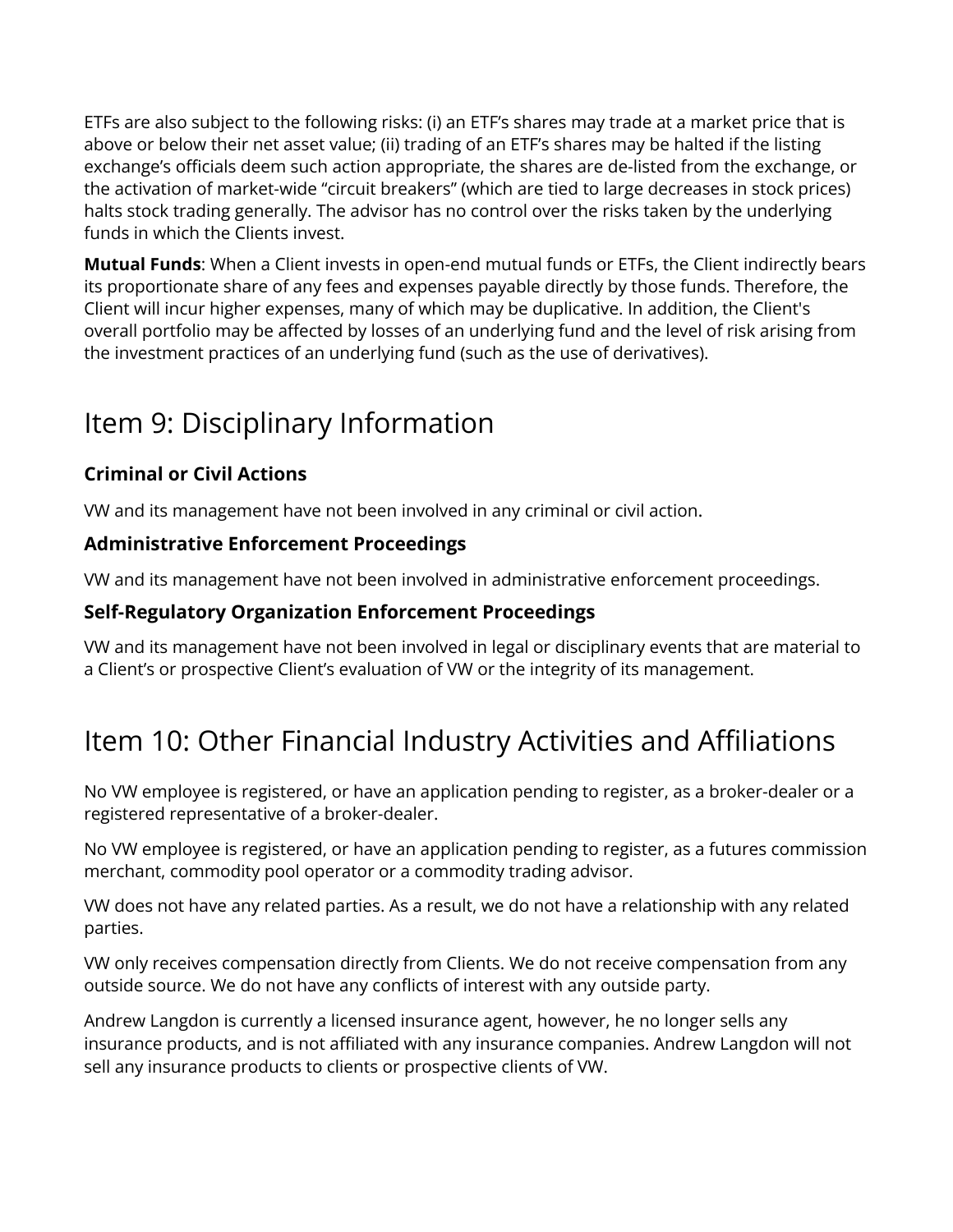In addition, Andrew Langdon is licensed as an investment adviser representative of SmartPath Advisors, LLC, a registered investment adviser. As such, Mr. Langdon, in his separate capacity as an investment adviser representative, is able to provide advisory services apart from VW, for which he will receive separate and customary compensation. VW does not refer clients to SmartPath Advisors, LLC and SmartPath Advisors, LLC does not refer clients to VW. Mr. Langdon endeavors at all times to put the interest of VW's clients first as part of the firm's fiduciary duty.

## <span id="page-10-0"></span>Item 11: Code of Ethics, Participation or Interest in Client Transactions and Personal Trading

As a fiduciary, our firm and its associates have a duty of utmost good faith to act solely in the best interests of each Client. Our Clients entrust us with their funds and personal information, which in turn places a high standard on our conduct and integrity. Our fiduciary duty is a core aspect of our Code of Ethics and represents the expected basis of all of our dealings. The firm also adheres to the Code of Ethics and Professional Responsibility adopted by the CFP® Board of Standards Inc., and accepts the obligation not only to comply with the mandates and requirements of all applicable laws and regulations but also to take responsibility to act in an ethical and professionally responsible manner in all professional services and activities.

### **Code of Ethics Description**

This code does not attempt to identify all possible conflicts of interest, and literal compliance with each of its specific provisions will not shield associated persons from liability for personal trading or other conduct that violates a fiduciary duty to advisory Clients. A summary of the Code of Ethics' Principles is outlined below.

- Integrity Associated persons shall offer and provide professional services with integrity.
- Objectivity Associated persons shall be objective in providing professional services to Clients.
- Competence Associated persons shall provide services to Clients competently and maintain the necessary knowledge and skill to continue to do so in those areas in which they are engaged.
- Fairness Associated persons shall perform professional services in a manner that is fair and reasonable to Clients, principals, partners, and employers, and shall disclose conflict(s) of interest in providing such services.
- Confidentiality Associated persons shall not disclose confidential Client information without the specific consent of the Client unless in response to proper legal process, or as required by law.
- Professionalism Associated persons' conduct in all matter shall reflect the credit of the profession.
- Diligence Associated persons shall act diligently in providing professional services.

We periodically review and amend our Code of Ethics to ensure that it remains current, and we require all firm access persons to attest to their understanding of and adherence to the Code of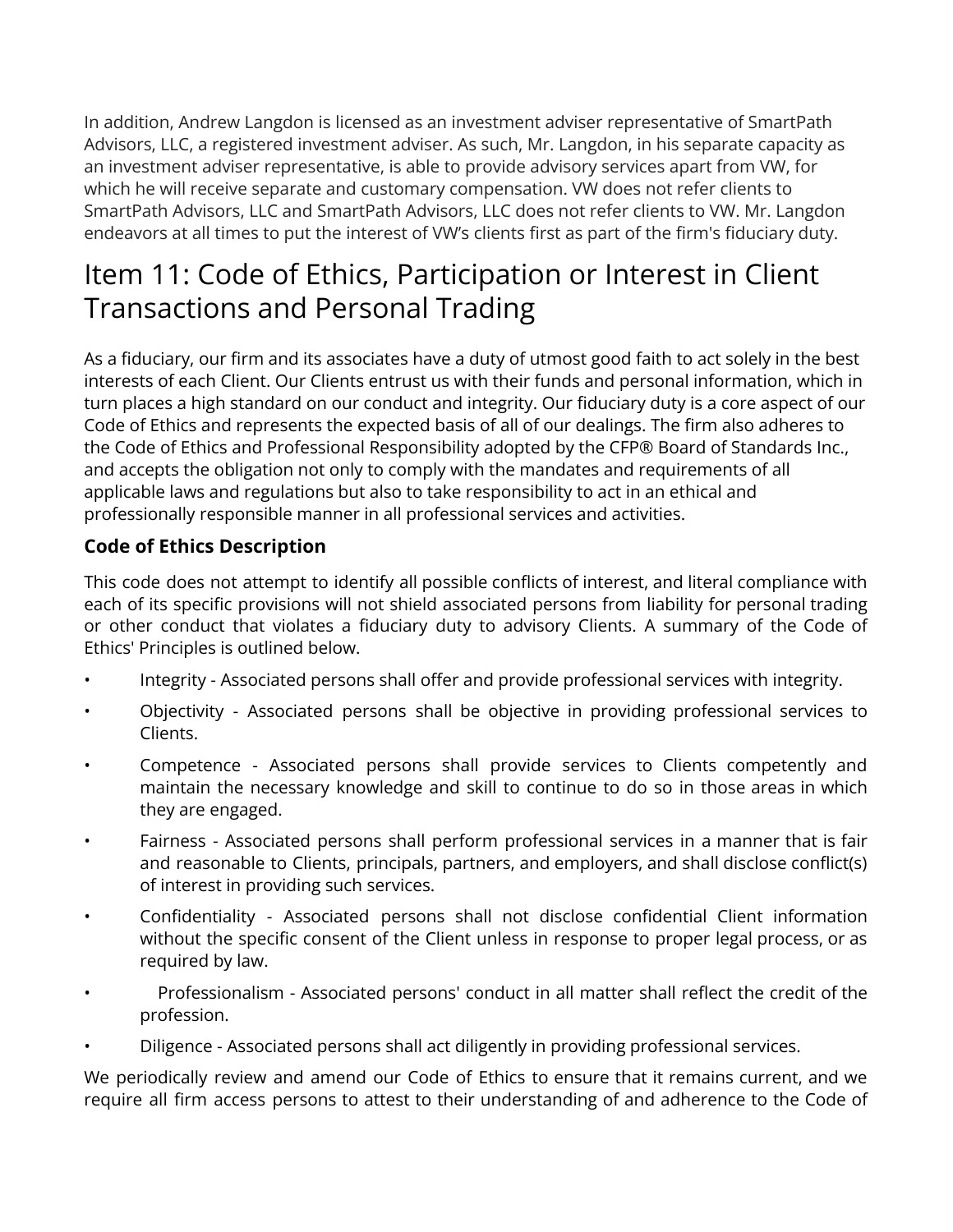Ethics at least annually. Our firm will provide a copy of its Code of Ethics to any Client or prospective Client upon request.

### **Investment Recommendations Involving a Material Financial Interest and Conflicts of Interest**

Neither our firm, its associates or any related person is authorized to recommend to a Client or effect a transaction for a Client, involving any security in which our firm or a related person has a material financial interest, such as in the capacity as an underwriter, advisor to the issuer, etc.

### **Advisory Firm Purchase of Same Securities Recommended to Clients and Conflicts of Interest**

Our firm and its "related persons" may buy or sell securities similar to, or different from, those we recommend to Clients for their accounts. In an effort to reduce or eliminate certain conflicts of interest involving the firm or personal trading, our policy may require that we restrict or prohibit associates' transactions in specific reportable securities transactions. Any exceptions or trading pre-clearance must be approved by the firm principal in advance of the transaction in an account, and we maintain the required personal securities transaction records per regulation.

### **Trading Securities At/Around the Same Time as Client's Securities**

From time to time, our firm or its "related persons" may buy or sell securities for themselves at or around the same time as clients. This may provide an opportunity for representatives of VW to buy or sell securities before or after recommending securities to clients resulting in representatives profiting off the recommendations they provide to clients. Such transactions may create a conflict of interest; however, VW will never engage in trading that operates to the client's disadvantage if representatives of VW buy or sell securities at or around the same time as clients.

## <span id="page-11-0"></span>Item 12: Brokerage Practices

### **Factors Used to Select Custodians and/or Broker-Dealers**

FivePoints Financial Planning LLC dba VetWorth does not have any affiliation with Broker-Dealers. Specific custodian recommendations are made to the Client based on their need for such services. We recommend custodians based on the reputation and services provided by the firm.

### **1. Research and Other Soft-Dollar Benefits**

We currently do not receive soft dollar benefits.

### **2. Brokerage for Client Referrals**

We receive no referrals from a broker-dealer or third party in exchange for using that broker-dealer or third party.

### **3. Clients Directing Which Broker/Dealer/Custodian to Use**

We do recommend a specific custodian for Clients to use, however, Clients may custody their assets at a custodian of their choice. Clients may also direct us to use a specific broker-dealer to execute transactions. By allowing Clients to choose a specific custodian, we may be unable to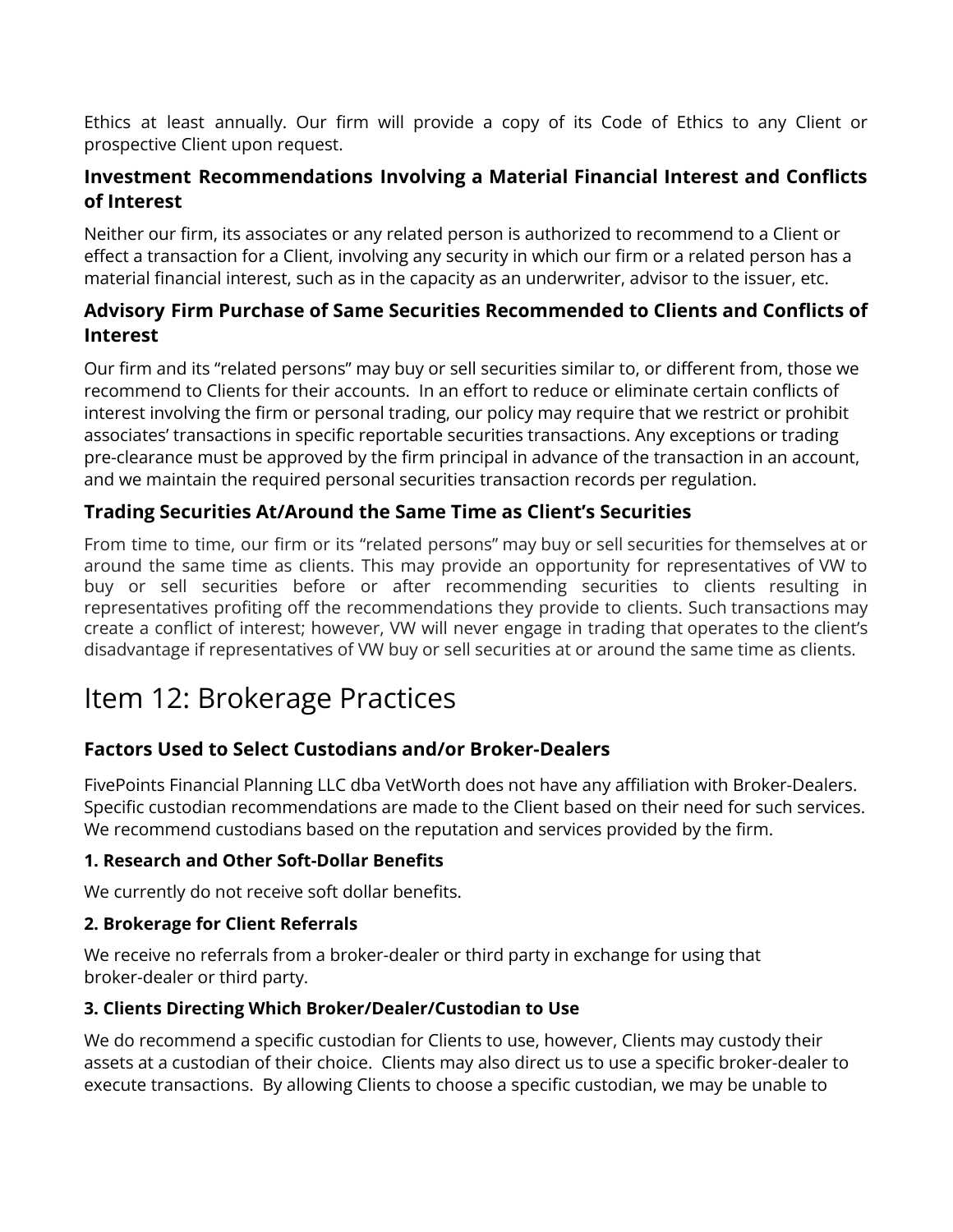achieve the most favorable execution of Client transaction and this may cost Clients money over using a lower-cost custodian.

#### **How we select brokers/custodians**

We seek to recommend a custodian/broker that will hold your assets and execute transactions on terms that are overall most advantageous when compared with other available providers and their services. We consider a wide range of factors, including:

● Combination of transaction execution services and asset custody services (generally without a separate • fee for custody)

● Capability to execute, clear, and settle trades (buy and sell securities for your account)

● Capability to facilitate transfers and payments to and from accounts (wire transfers, check requests, bill payment, etc.)

● Breadth of available investment products (stocks, bonds, mutual funds, exchange-traded funds (ETFs), etc.)

- Availability of investment research and tools that assist us in making investment decisions
- Quality of services

● Competitiveness of the price of those services (commission rates, margin interest rates, other fees, etc.) and willingness to negotiate the prices

- Reputation, financial strength, security and stability
- Prior service to us and our clients

● Availability of other products and services that benefit us, as discussed below (see "Products and services available to us from Schwab")

## **The Custodian and Brokers We Use (Charles Schwab & Co)**

The custodian and brokers we use maintain custody of your assets that we manage, although we may be deemed to have limited custody of your assets due to our ability to withdraw fees from your account (see Item 15 – Custody, below). We recommend that our clients use Charles Schwab & Co., Inc. ("Schwab"), a registered broker-dealer, member SIPC, as the qualified custodian. We are independently owned and operated and are not affiliated with Schwab. Schwab will hold your assets in a brokerage account and buy and sell securities when we instruct them to. While we recommend that you use Schwab as custodian broker, you will decide whether to do so and will open your account with Schwab by entering into an account agreement directly with them. We do not open the account for you, although we may assist you in doing so. Even though your account is maintained at Schwab, we can still use other brokers to execute trades for your account as described below (see "Your brokerage and custody costs")

## **Aggregating (Block) Trading for Multiple Client Accounts**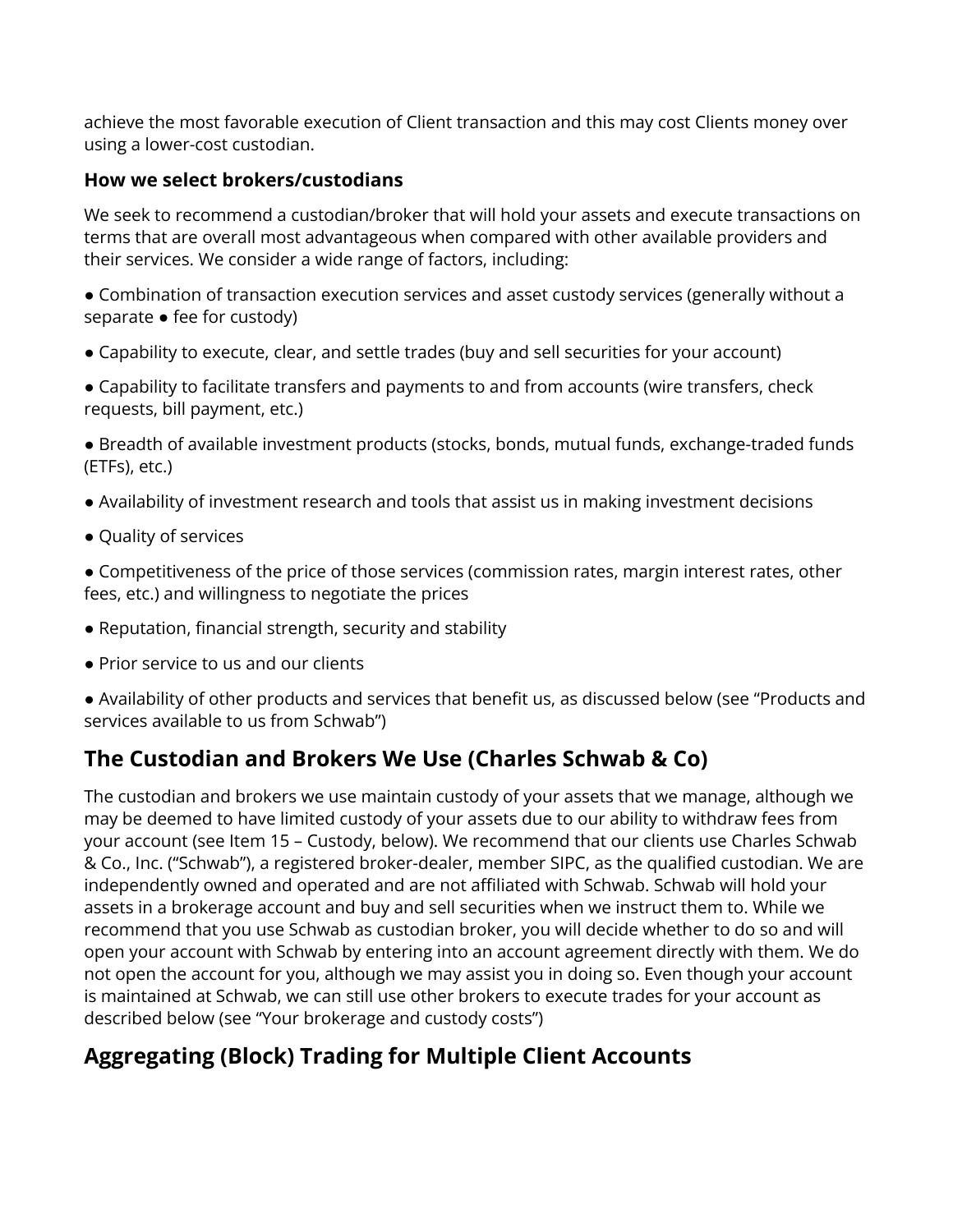Investment advisors may elect to purchase or sell the same securities for several clients at approximately the same time when they believe such action may prove advantageous to clients. This process is referred to as aggregating orders, batch trading or block trading. We do not engage in block trading. It should be noted that implementing trades on a block or aggregate basis may be less expensive for client accounts; however, it is our trading policy is to implement all client orders on an individual basis. Therefore, we do not aggregate or "block" client transactions. Considering the types of investments we hold in advisory client accounts, we do not believe clients are hindered in any way because we trade accounts individually. This is because we develop individualized investment strategies for clients and holdings will vary. Our strategies are primarily developed for the long-term and minor differences in price execution are not material to our overall investment strategy.

## <span id="page-13-0"></span>Item 13: Review of Accounts

Andrew Langdon, President and CCO of VW, will work with Clients to obtain current information regarding their assets and investment holdings and will review this information as part of our financial planning services. VW does not provide specific reports to financial planning Clients.

Andrew Langdon conducts reviews and makes recommendations with comprehensive financial planning package clients. These reviews are done periodically throughout the term of the engagement or when requested by the client.

Other conditions that may trigger a review include, but are not limited to: a large movement in asset markets, price movement of a specific security or group of securities, a change in the client's financial/life circumstances, delivery of or request for securities or cash, a request from the client for a special review that might be tied to the market, a corporate action for a specific security or overall concern.

Clients will receive trade confirmations from the broker(s) for each transaction in their accounts as well as monthly or quarterly statements and annual tax reporting statements from their custodian showing all activity in the accounts, such as receipt of dividends and interest.

If you have opened and maintained an investment account on your own or with our assistance, you will receive account statements sent directly from mutual fund companies, transfer agents, custodians or brokerage companies where your investments are held. At VW's discretion, we may provide annual portfolio statement and position performance summary reports, and annual realized gains/loss reports for taxable accounts. Some of our clients may receive additional reports depending on their specific requirements. All performance reports will be prepared in accordance with the appropriate statute or jurisdictional guidance. Clients are urged to carefully review and compare account statements that they have received directly from their service provider with any report received from our firm.

VW may, at the discretion of the advisor, provide written reports to Investment Advisory Clients.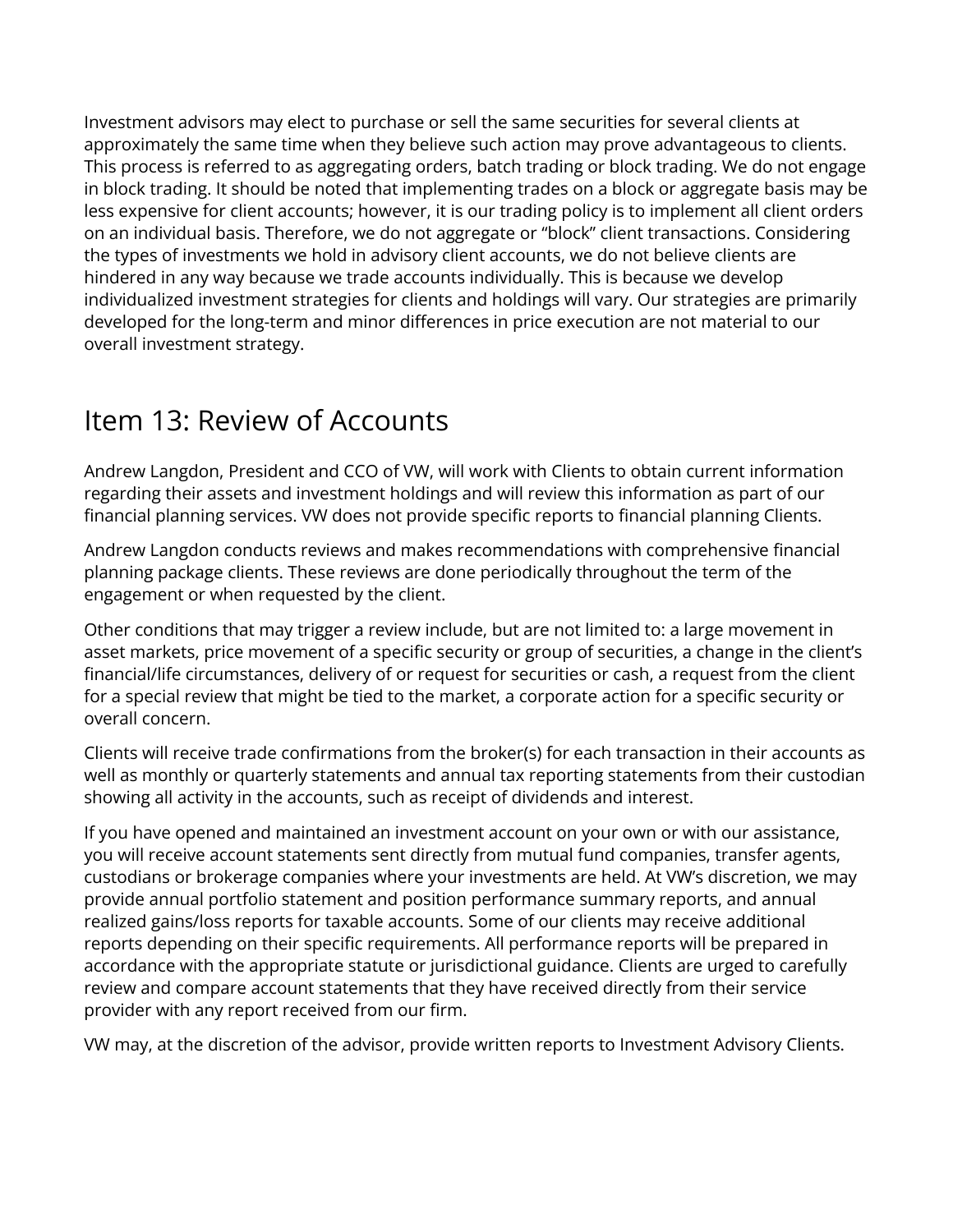# <span id="page-14-0"></span>Item 14: Client Referrals and Other Compensation

We do not receive any economic benefit, directly or indirectly, from any third party for advice rendered to our Clients. Nor do we, directly or indirectly, compensate any person who is not advisory personnel for Client referrals.

## <span id="page-14-1"></span>Item 15: Custody

VW does not accept custody of Client funds except in the instance of withdrawing Client fees.

For Client accounts in which VW directly debits their advisory fee:

- i. The custodian will send at least quarterly statements to the Client showing all disbursements for the account, including the amount of the advisory fee.
- ii. The Client will provide written authorization to VW, permitting them to be paid directly for their accounts held by the custodian.

Clients should receive at least quarterly statements from the broker-dealer, bank or other qualified custodian that holds and maintains Client's investment assets. We urge you to carefully review such statements and compare such official custodial records to the account statements or reports that we may provide to you. Our statements or reports may vary from custodial statements based on accounting procedures, reporting dates, or valuation methodologies of certain securities.

## <span id="page-14-2"></span>Item 16: Investment Discretion

### **Non-Discretionary Trading:**

VW provides non-discretionary investment management. For client's accounts to be managed in a non-discretionary manner, the client's prior approval must be made for each transaction with regard to the investment and reinvestment of account assets or for the firm to give instructions to the service provider maintaining the client's account. Client's may choose to use the custodian of their choice, with the understanding that by allowing Clients to choose a specific custodian, we may be unable to achieve the most favorable execution of Client transaction and this may cost Clients money over using a lower-cost custodian.

## <span id="page-14-3"></span>Item 17: Voting Client Securities

We do not vote Client proxies. Therefore, Clients maintain exclusive responsibility for: (1) voting proxies, and (2) acting on corporate actions pertaining to the Client's investment assets. The Client shall instruct the Client's qualified custodian to forward to the Client copies of all proxies and shareholder communications relating to the Client's investment assets. If the Client would like our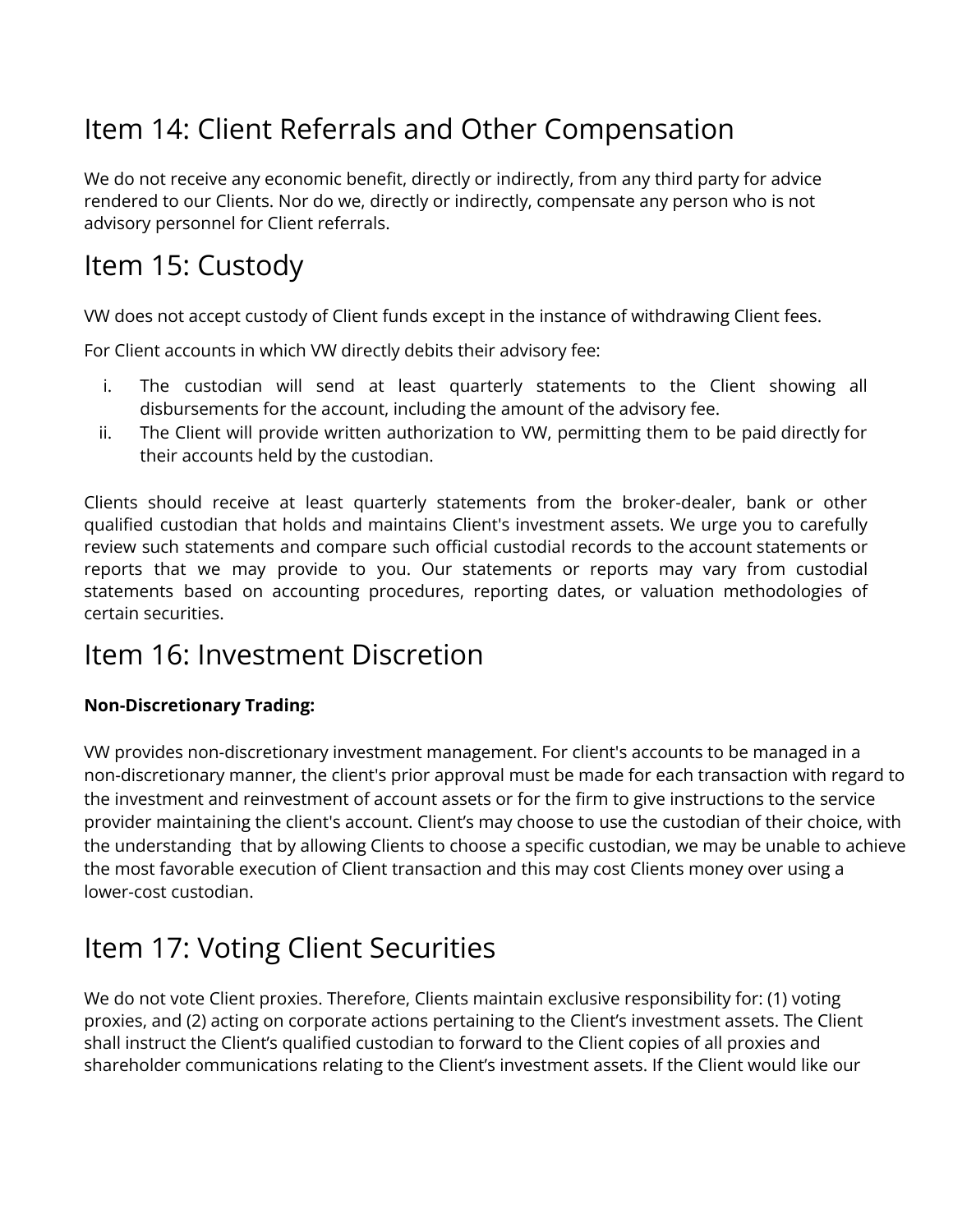opinion on a particular proxy vote, they may contact us at the number listed on the cover of this brochure.

In most cases, you will receive proxy materials directly from the account custodian. However, in the event we were to receive any written or electronic proxy materials, we would forward them directly to you by mail, unless you have authorized our firm to contact you by electronic mail, in which case, we would forward you any electronic solicitation to vote proxies.

# <span id="page-15-0"></span>Item 18: Financial Information

Registered Investment advisors are required in this Item to provide you with certain financial information or disclosures about our financial condition. We have no financial commitment that impairs our ability to meet contractual and fiduciary commitments to Clients, and we have not been the subject of a bankruptcy proceeding.

We do not have custody of Client funds or securities or require or solicit prepayment of more than \$500 in fees per Client six months in advance.

## <span id="page-15-1"></span>Item 19: Requirements for State-Registered Advisors

### **Andrew Langdon**

Born: 1987

### **Educational Background**

- 2013 Masters of Business Administration, Kennesaw State University
- 2009 Bachelor of Science In Education, University of Georgia

### **Business Experience**

- 08/2019 Present, FivePoints Financial Planning LLC dba VetWorth, President and CCO
- 06/2020- Present, SmartPath Financial Advisors, LLC, Financial Advisor
- 11/2017 01/2020, Stewardship Financial Advisors, Financial Planner & Operations Associate
- 06/2016 11/2017, Fujiyama Wealth Management, Associate Advisor
- 01/2016 06/2016, Henssler Financial, Financial Planner
- 09/2014 12/2015, Ameriprise Financial, Financial Advisor
- 12/2013 09/2014, Atlanta Area Council, Boy Scouts of America, District Executive
- 02/2011 –12/2013, Kennesaw State University, Admissions Counselor

#### **Professional Designations, Licensing & Exams**

**CFP (Certified Financial Planner)**®**:** The CERTIFIED FINANCIAL PLANNER™, CFP® and federally registered CFP (with flame design) marks (collectively, the "CFP® marks") are professional certification marks granted in the United States by Certified Financial Planner Board of Standards, Inc. ("CFP Board").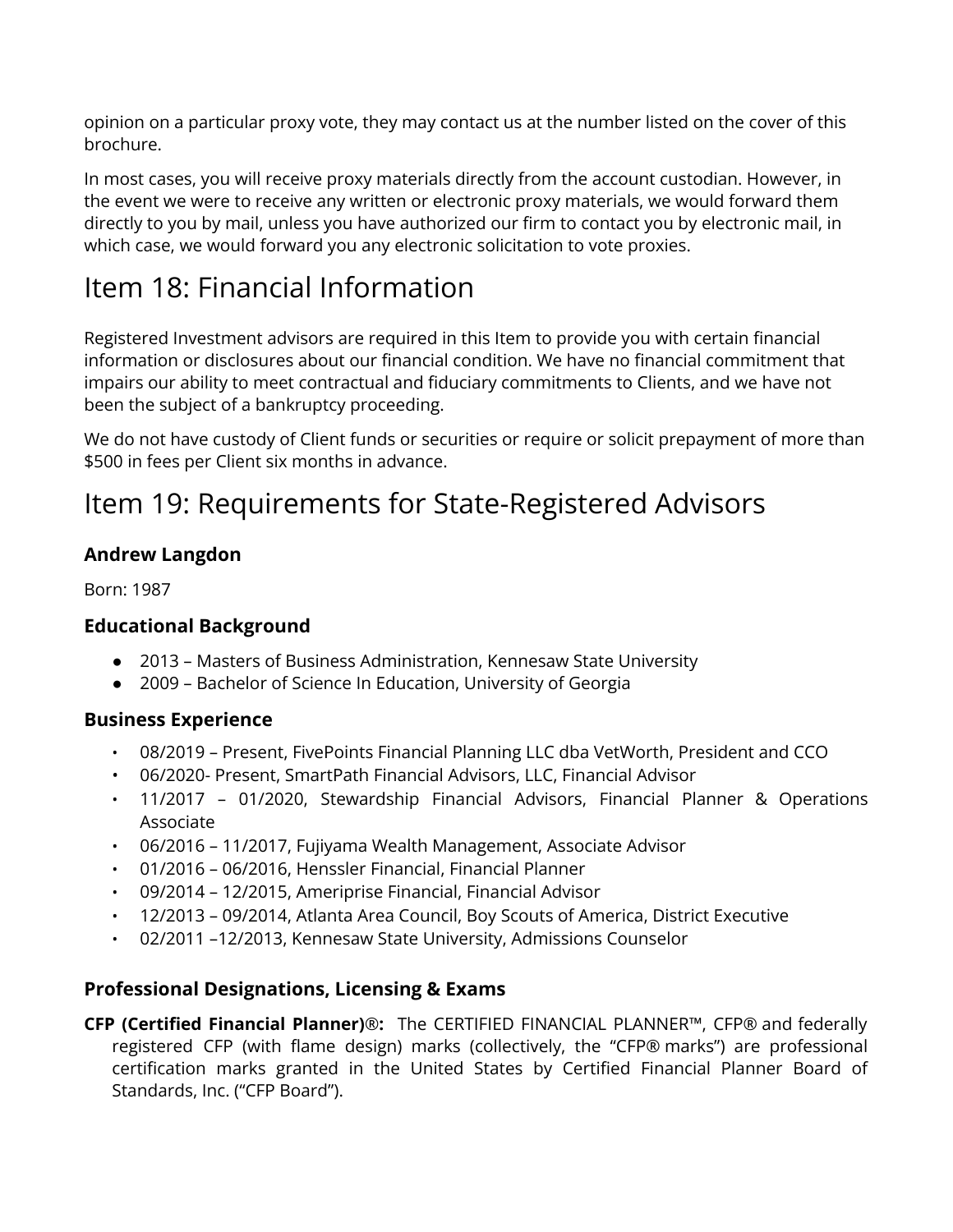The CFP® certification is a voluntary certification; no federal or state law or regulation requires financial planners to hold CFP® certification. It is recognized in the United States and a number of other countries for its (1) high standard of professional education; (2) stringent code of conduct and standards of practice; and (3) ethical requirements that govern professional engagements with Clients. Currently, more than 71,000 individuals have obtained CFP® certification in the United States.

To attain the right to use the CFP® marks, an individual must satisfactorily fulfill the following requirements:

- Education Complete an advanced college-level course of study addressing the financial planning subject areas that CFP Board's studies have determined as necessary for the competent and professional delivery of financial planning services, and attain a Bachelor's Degree from a regionally accredited United States college or university (or its equivalent from a foreign university). CFP Board's financial planning subject areas include insurance planning and risk management, employee benefits planning, investment planning, income tax planning, retirement planning, and estate planning;
- Examination Pass the comprehensive CFP® Certification Examination. The examination includes case studies and Client scenarios designed to test one's ability to correctly diagnose financial planning issues and apply one's knowledge of financial planning to real-world circumstances;
- Experience Complete at least three years of full-time financial planning-related experience (or the equivalent, measured as 2,000 hours per year); and
- Ethics Agree to be bound by CFP Board's *Standards of Professional Conduct*, a set of documents outlining the ethical and practice standards for CFP® professionals.

Individuals who become certified must complete the following ongoing education and ethics requirements in order to maintain the right to continue to use the CFP® marks:

- Continuing Education Complete 30 hours of continuing education hours every two years, including two hours on the *Code of Ethics* and other parts of the S*tandards of Professional Conduct*, to maintain competence and keep up with developments in the financial planning field; and
- Ethics Renew an agreement to be bound by the *Standards of Professional Conduct*. The *Standards* prominently require that CFP® professionals provide financial planning services at a fiduciary standard of care. This means CFP® professionals must provide financial planning services in the best interests of their Clients.
- CFP® professionals who fail to comply with the above standards and requirements may be subject to CFP Board's enforcement process, which could result in suspension or permanent revocation of their CFP® certification.

#### **Other Business Activities**

In addition, Andrew Langdon is licensed as an investment adviser representative of SmartPath Advisors, LLC, a registered investment adviser. As such, Mr. Langdon, in his separate capacity as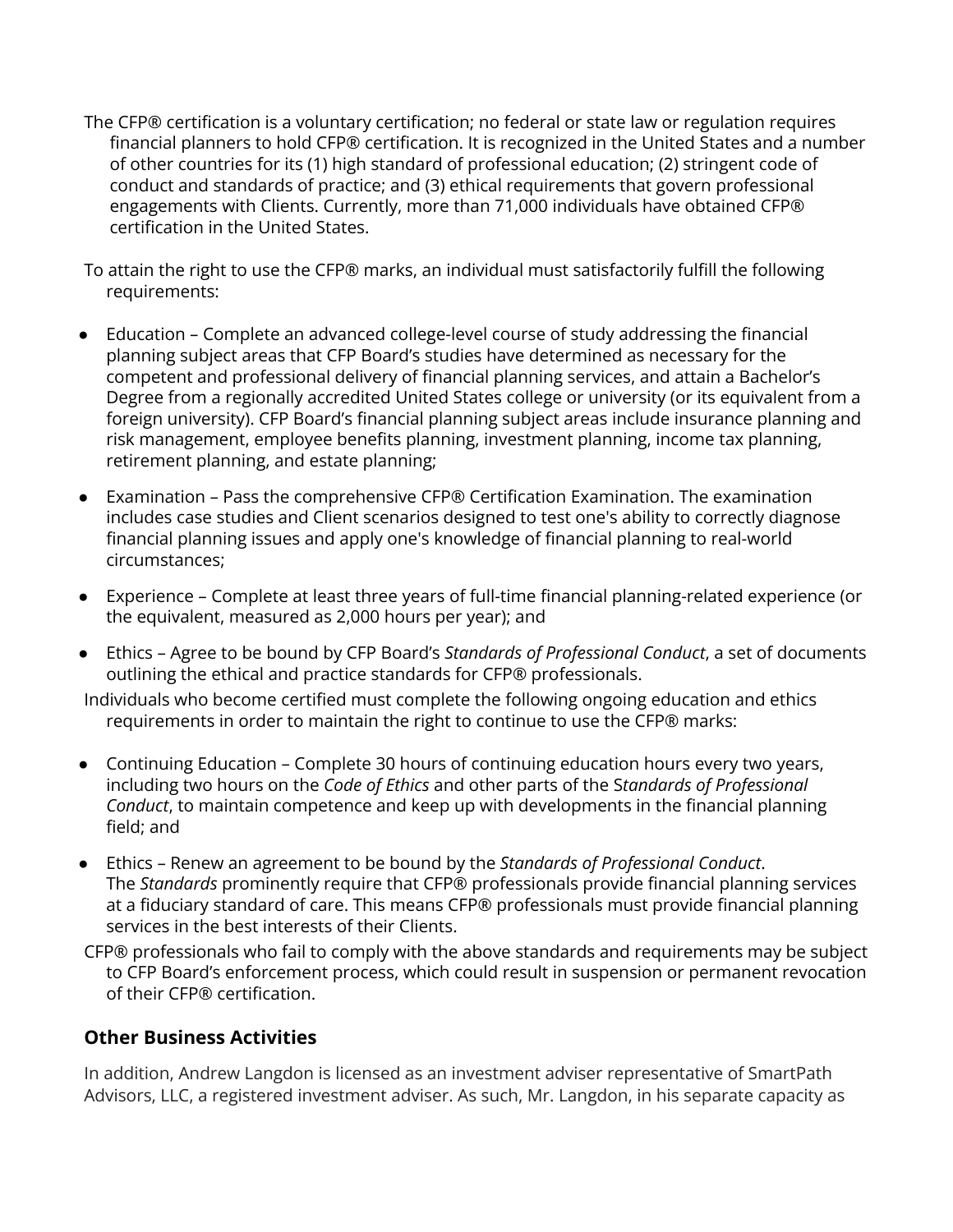an investment adviser representative, is able to provide advisory services apart from VW, for which he will receive separate and customary compensation. VW does not refer clients to SmartPath Advisors, LLC and SmartPath Advisors, LLC does not refer clients to VW. Mr. Langdon endeavors at all times to put the interest of VW's clients first as part of the firm's fiduciary duty. This activity accounts for approximately 10% of his time.

In addition, Andrew Langdon provides administrative support to Langdon, William Harold Ph.D., an RIA owned by his father. His duties include account maintenance and other clerical tasks. VW does not refer clients to Langdon, William Harold and Langdon, William Harold does not refer clients to VW. Mr. Langdon endeavors at all times to put the interest of VW's clients first as part of the firm's fiduciary duty. This activity accounts for approximately 5% of his time.

### **Performance-Based Fees**

VW is not compensated by performance-based fees.

### **Material Disciplinary Disclosures**

No management person at FivePoints Financial Planning LLC dba VetWorth has ever been involved in an arbitration claim of any kind or been found liable in a civil, self-regulatory organization, or administrative proceeding.

## **Material Relationships That Management Persons Have With Issuers of Securities**

FivePoints Financial Planning LLC dba VetWorth, nor Andrew Langdon, have any relationship or arrangement with issuers of securities, in addition to what is described in Item 10.

### **Additional Compensation**

Andrew Langdon does not receive any economic benefit from any person, company, or organization, in exchange for providing Clients advisory services through VW.

### **Supervision**

Andrew Langdon, as President and Chief Compliance Officer of VW, is responsible for supervision. He may be contacted at the phone number on this brochure supplement.

### **Requirements for State Registered Advisors**

Andrew Langdon has NOT been involved in an arbitration, civil proceeding, self-regulatory proceeding, administrative proceeding, or a bankruptcy petition.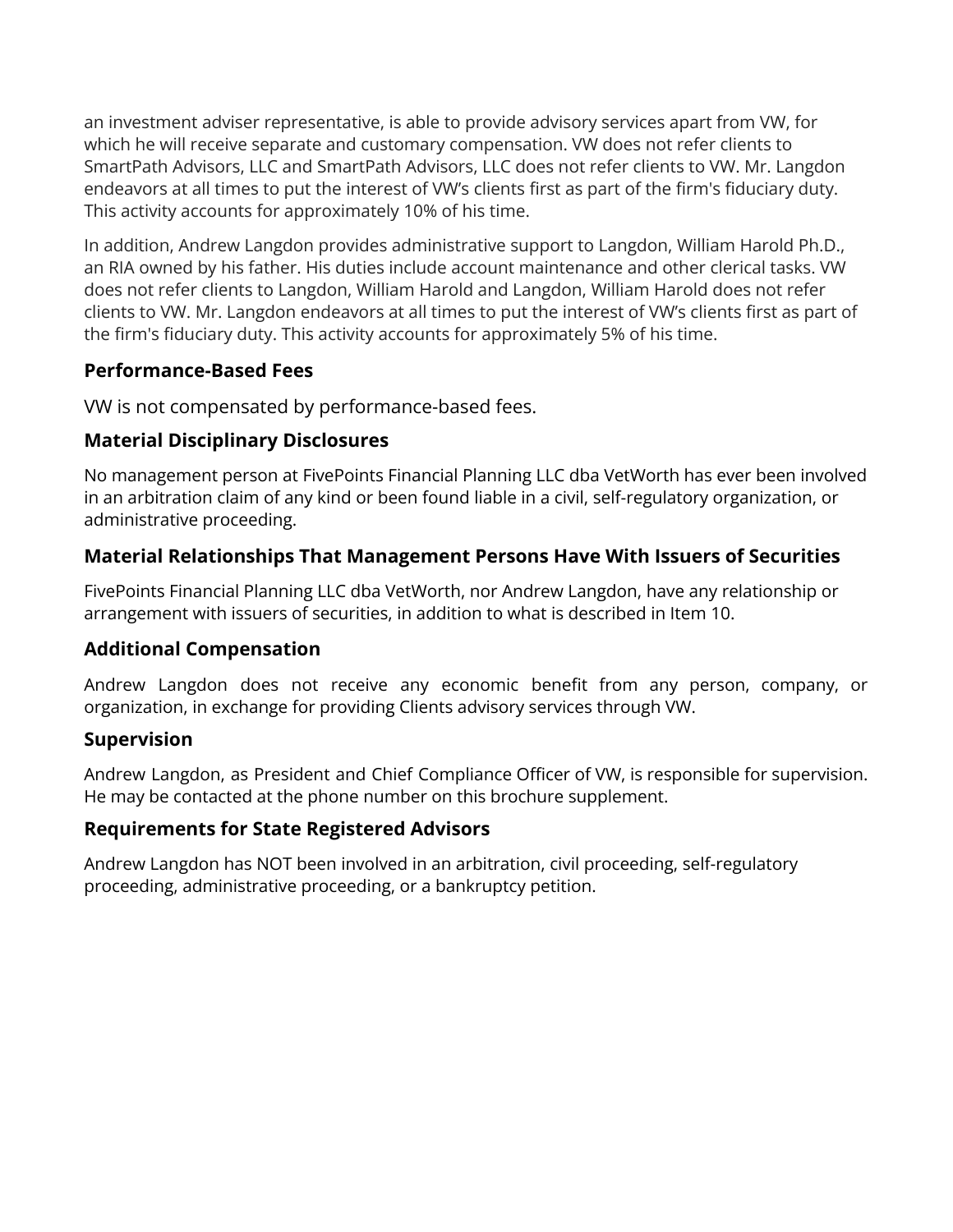

## FivePoints Financial Planning LLC

## dba VetWorth

470 Commerce Drive Peachtree City, Georgia 30269 <https://fivepointsplanning.com/>

(404)907-0070

<span id="page-18-0"></span>Dated January 26, 2022 Form ADV Part 2B – Brochure Supplement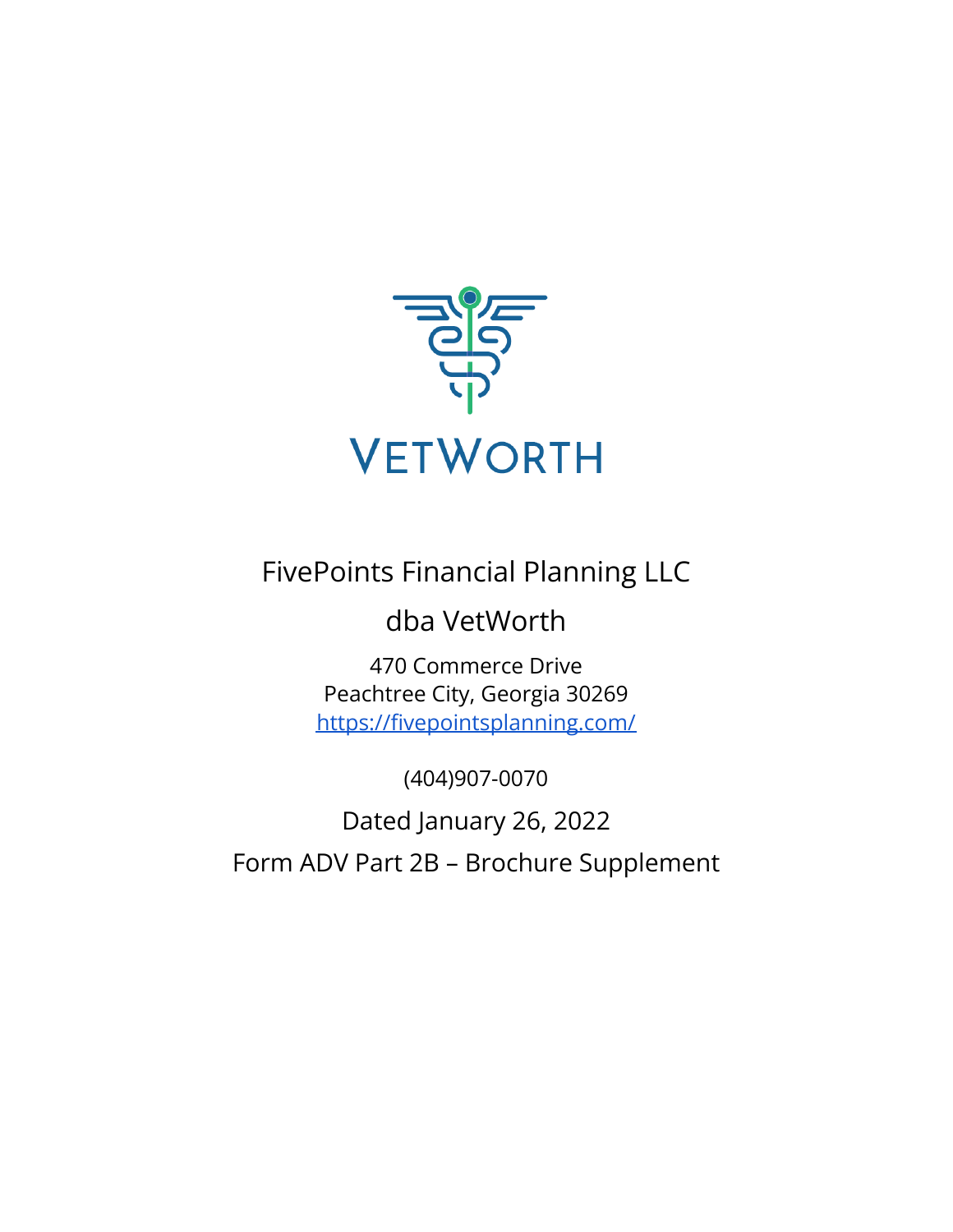## *For*

## **Andrew Langdon 6392975**

## President and Chief Compliance Officer

This brochure supplement provides information about Andrew Langdon that supplements the FivePoints Financial Planning LLC dba VetWorth ("VW") brochure. A copy of that brochure precedes this supplement. Please contact Andrew Langdon if the VW brochure is not included with this supplement or if you have any questions about the contents of this supplement.

Additional information about Andrew Langdon is available on the SEC's website at [www.advisorinfo.sec.gov](http://www.adviserinfo.sec.gov) which can be found using the identification number 6392975.

## Item 2: Educational Background and Business Experience

### **Andrew Langdon**

Born: 1987

#### **Educational Background**

- 2013 Masters of Business Administration, Kennesaw State University
- 2009 Bachelor of Science In Education, University of Georgia

#### **Business Experience**

- 08/2019 Present, FivePoints Financial Planning LLC dba VetWorth, President and CCO
- 06/2020- Present, SmartPath Financial Advisors, LLC, Financial Advisor
- 11/2017 01/2020, Stewardship Financial Advisors, Financial Planner & Operations Associate
- 06/2016 11/2017, Fujiyama Wealth Management, Associate Advisor
- 01/2016 06/2016, Henssler Financial, Financial Planner
- 09/2014 12/2015, Ameriprise Financial, Financial Advisor
- 12/2013 09/2014, Atlanta Area Council, Boy Scouts of America, District Executive
- 02/2011 –12/2013, Kennesaw State University, Admissions Counselor

#### **Professional Designations, Licensing & Exams**

**CFP (Certified Financial Planner)**®**:** The CERTIFIED FINANCIAL PLANNER™, CFP® and federally registered CFP (with flame design) marks (collectively, the "CFP® marks") are professional certification marks granted in the United States by Certified Financial Planner Board of Standards, Inc. ("CFP Board").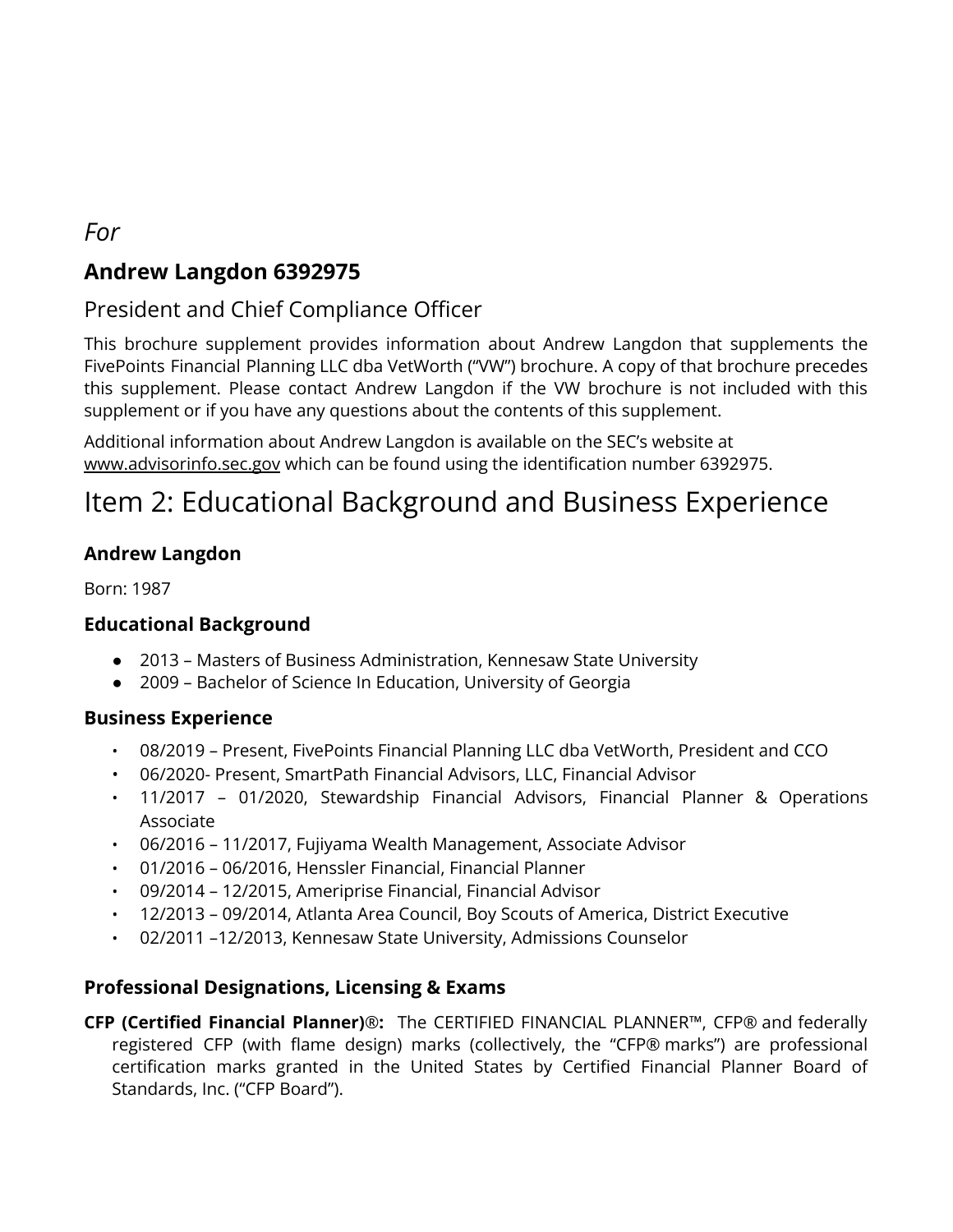The CFP® certification is a voluntary certification; no federal or state law or regulation requires financial planners to hold CFP® certification. It is recognized in the United States and a number of other countries for its (1) high standard of professional education; (2) stringent code of conduct and standards of practice; and (3) ethical requirements that govern professional engagements with Clients. Currently, more than 71,000 individuals have obtained CFP® certification in the United States.

To attain the right to use the CFP® marks, an individual must satisfactorily fulfill the following requirements:

- Education Complete an advanced college-level course of study addressing the financial planning subject areas that CFP Board's studies have determined as necessary for the competent and professional delivery of financial planning services, and attain a Bachelor's Degree from a regionally accredited United States college or university (or its equivalent from a foreign university). CFP Board's financial planning subject areas include insurance planning and risk management, employee benefits planning, investment planning, income tax planning, retirement planning, and estate planning;
- Examination Pass the comprehensive CFP® Certification Examination. The examination includes case studies and Client scenarios designed to test one's ability to correctly diagnose financial planning issues and apply one's knowledge of financial planning to real-world circumstances;
- Experience Complete at least three years of full-time financial planning-related experience (or the equivalent, measured as 2,000 hours per year); and
- Ethics Agree to be bound by CFP Board's *Standards of Professional Conduct*, a set of documents outlining the ethical and practice standards for CFP® professionals.

Individuals who become certified must complete the following ongoing education and ethics requirements in order to maintain the right to continue to use the CFP® marks:

- Continuing Education Complete 30 hours of continuing education hours every two years, including two hours on the *Code of Ethics* and other parts of the S*tandards of Professional Conduct*, to maintain competence and keep up with developments in the financial planning field; and
- Ethics Renew an agreement to be bound by the *Standards of Professional Conduct*. The *Standards* prominently require that CFP® professionals provide financial planning services at a fiduciary standard of care. This means CFP® professionals must provide financial planning services in the best interests of their Clients.
- CFP® professionals who fail to comply with the above standards and requirements may be subject to CFP Board's enforcement process, which could result in suspension or permanent revocation of their CFP® certification.